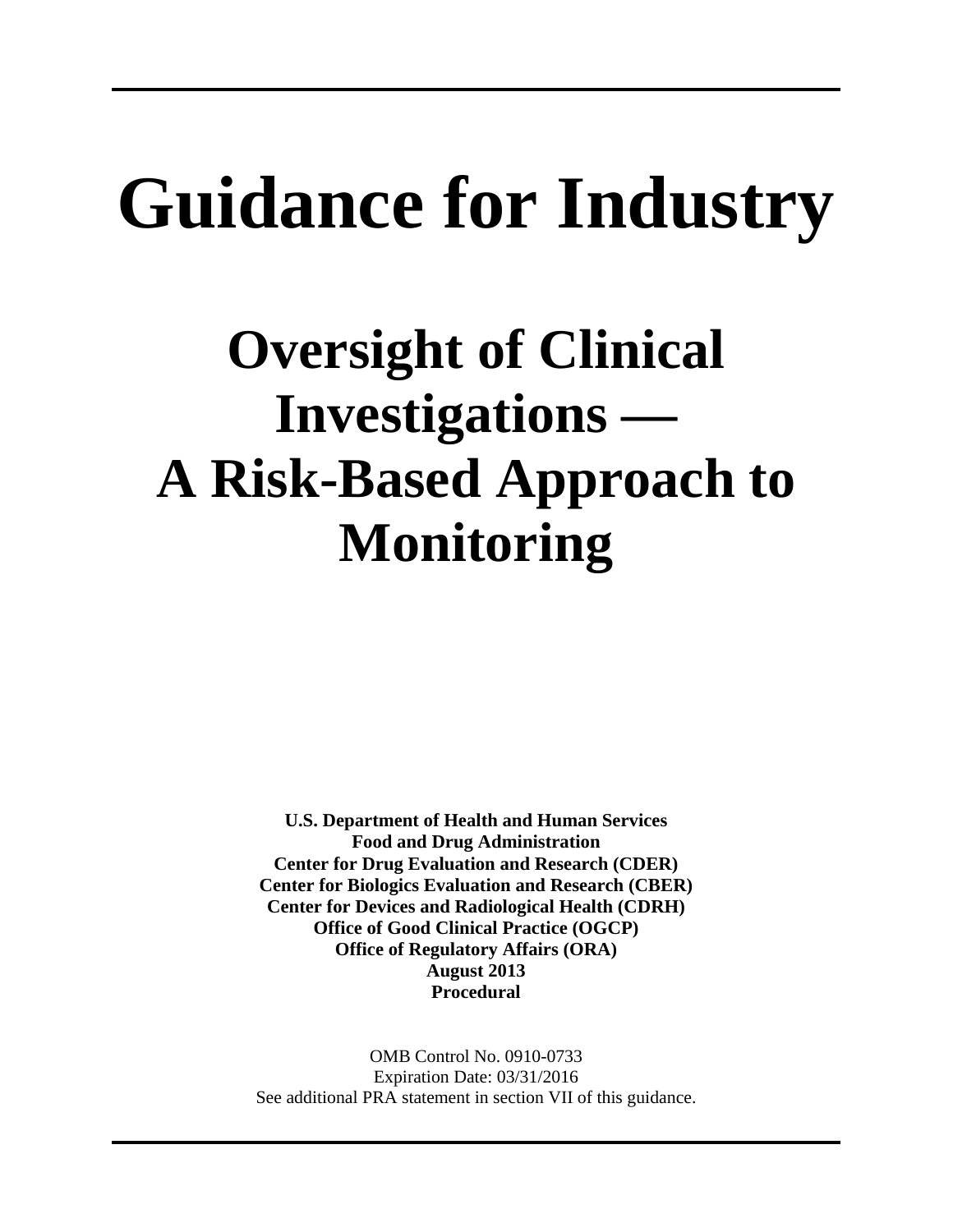## **Guidance for Industry**

### **Oversight of Clinical Investigations — A Risk-Based Approach to Monitoring**

*Additional copies are available from: Office of Communications Division of Drug Information, WO51, Room 2201 Center for Drug Evaluation and Research Food and Drug Administration 10903 New Hampshire Ave. Silver Spring, MD 20993-0002 Phone: 301-796-3400; Fax: 301-847-8714 druginfo@fda.hhs.gov http://www.fda.gov/Drugs/GuidanceComplianceRegulatoryInformation/Guidances/default.htm*

*or* 

*Office of Communication, Outreach and Development, HFM-40 Center for Biologics Evaluation and Research Food and Drug Administration 1401 Rockville Pike, Suite 200N, Rockville, MD 20852-1448 ocod@fda.hhs.gov Phone: 800-835-4709 or 301-827-1800 http://www.fda.gov/BiologicsBloodVaccines/GuidanceComplianceRegulatoryInformation/default.htm*

*or* 

 *Office of Communication and Education Division of Small Manufacturers, International and Consumer Assistance Center for Devices and Radiological Health Food and Drug Administration 10903 New Hampshire Ave., Bldg. 66, rm. 4613 Silver Spring, MD 20993-0002* 

*(Tel) 800-638-2041 or 301-796-7100; (Fax) 301-847-8149; (E-mail) dsmica@fda.hhs.gov http://www.fda.gov/MedicalDevices/DeviceRegulationandGuidance/GuidanceDocuments/default.htm*

> **U.S. Department of Health and Human Services Food and Drug Administration**

> > **August 2013 Procedural**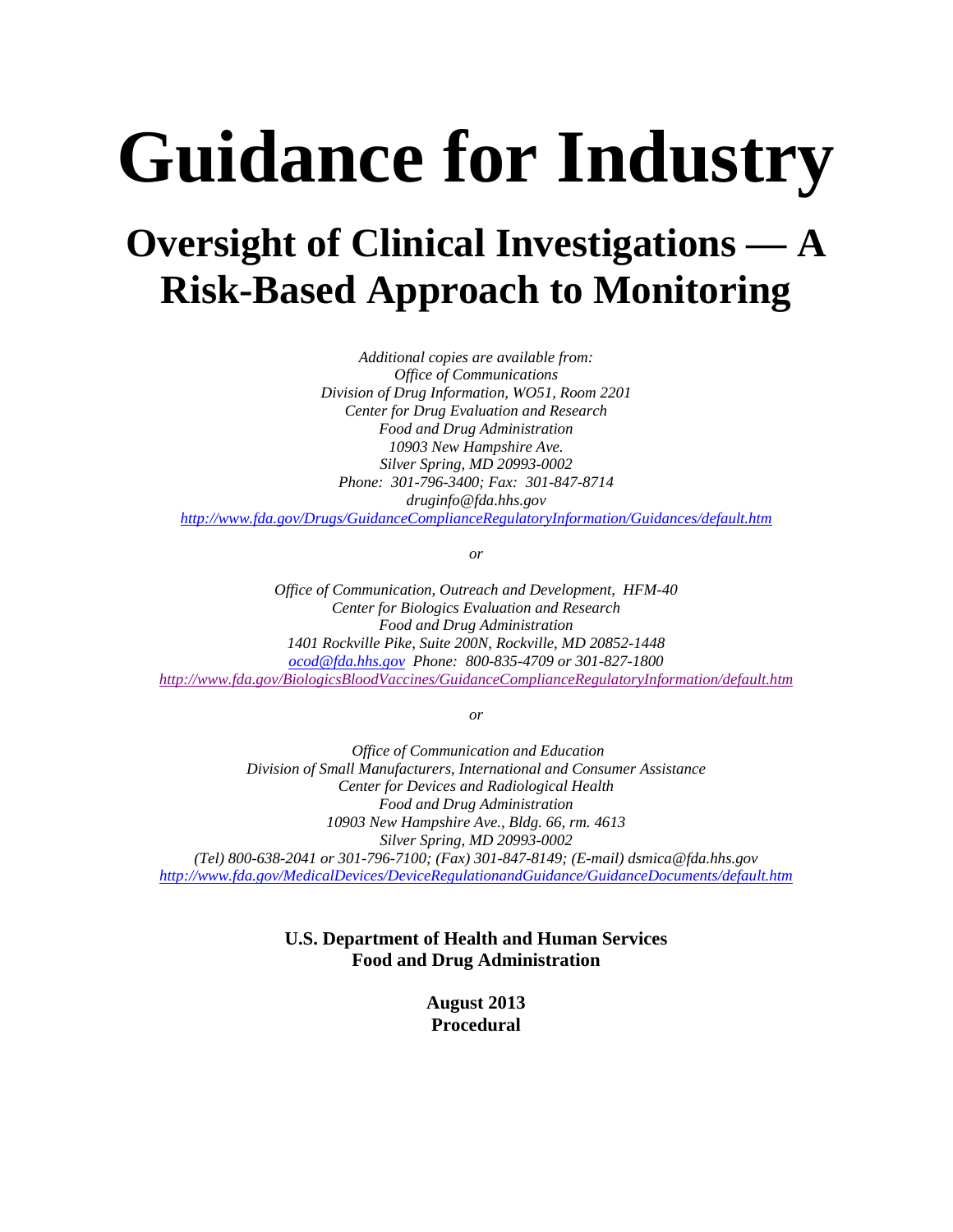#### **TABLE OF CONTENTS**

| I.             |                                                   |
|----------------|---------------------------------------------------|
| II.            |                                                   |
| A.             |                                                   |
| <b>B.</b>      |                                                   |
| Ш.             |                                                   |
| A.             |                                                   |
|                |                                                   |
|                |                                                   |
| <b>B.</b>      |                                                   |
|                |                                                   |
|                |                                                   |
| IV.            |                                                   |
| A.             |                                                   |
|                |                                                   |
| <b>B.</b>      |                                                   |
| C.             |                                                   |
| D.             |                                                   |
|                |                                                   |
|                |                                                   |
|                |                                                   |
|                |                                                   |
|                |                                                   |
| $\mathbf{V}$ . |                                                   |
| VI.            | ADDITIONAL STRATEGIES TO ENSURE STUDY QUALITY  17 |
| A.             |                                                   |
| <b>B.</b>      |                                                   |
| C.             |                                                   |
| D.             |                                                   |
| VII.           |                                                   |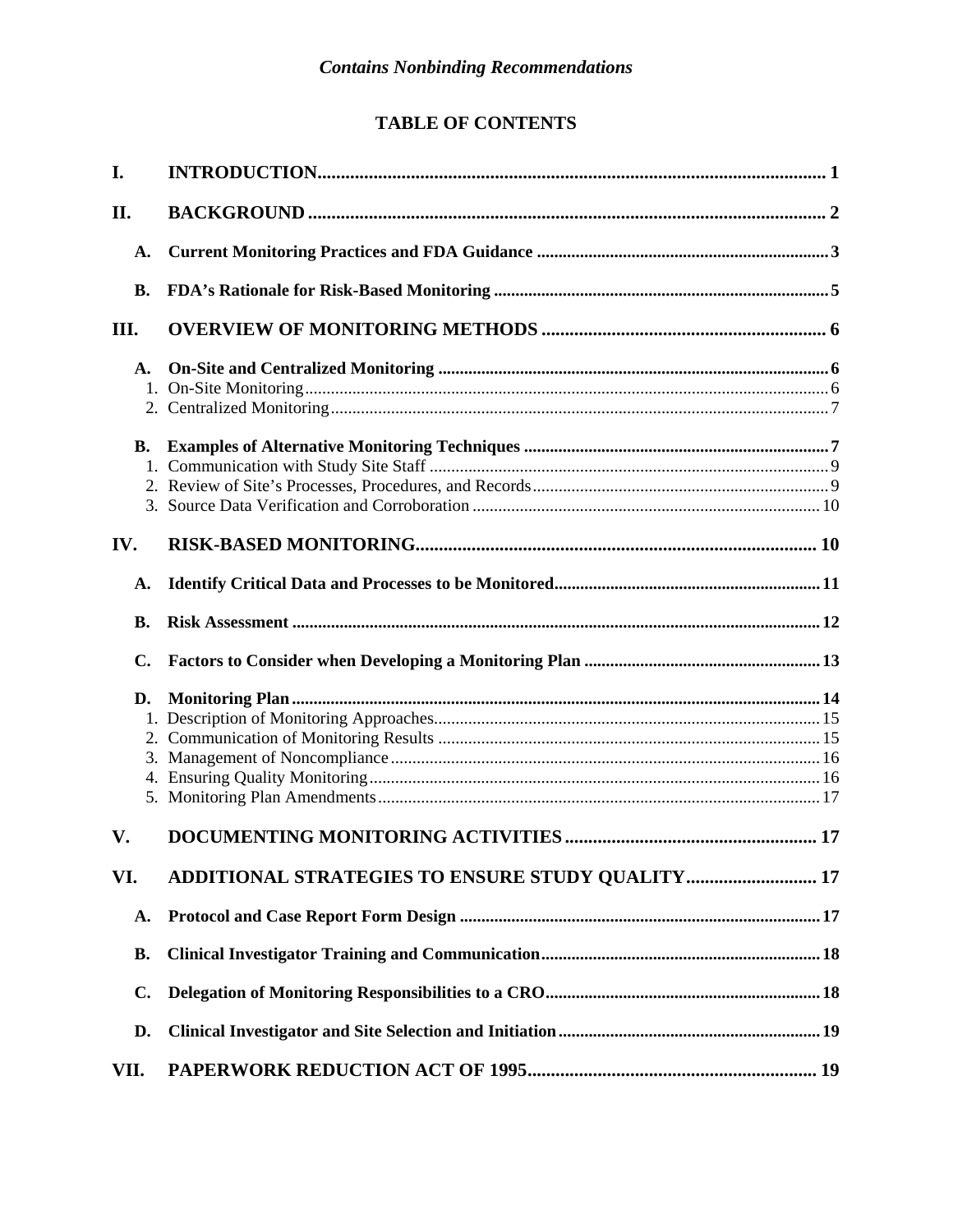#### **Guidance for Industry1 Oversight of Clinical Investigations — A Risk-Based Approach to Monitoring**

This guidance represents the Food and Drug Administration's (FDA's) current thinking on this topic. It does not create or confer any rights for or on any person and does not operate to bind FDA or the public. You can use an alternative approach if the approach satisfies the requirements of the applicable statutes and regulations. If you want to discuss an alternative approach, contact the FDA staff responsible for implementing this guidance. If you cannot identify the appropriate FDA staff, call the appropriate number listed on the title page of this guidance.

#### **I. INTRODUCTION**

This guidance assists sponsors of clinical investigations in developing risk-based monitoring strategies and plans for investigational studies of medical products, including human drug and biological products, medical devices, and combinations thereof. The overarching goal of this guidance is to enhance human subject protection and the quality of clinical trial data by focusing sponsor oversight on the most important aspects of study conduct and reporting.

This guidance makes clear that sponsors can use a variety of approaches to fulfill their responsibilities for monitoring clinical investigator (CI) conduct and performance in investigational new drug (IND) studies conducted under 21 CFR part 312 or investigational device exemption (IDE) studies conducted under 21 CFR part 812. The guidance describes strategies for monitoring activitiesthat reflect a modern, risk-based approach that focuses on critical study parameters and relies on a combination of monitoring activities to oversee a study effectively. For example, the guidance specifically encourages greater use of centralized monitoring methods where appropriate.

FDA's guidance documents, including this guidance, do not establish legally enforceable responsibilities. Rather, guidances describe the Agency's current thinking on a topic and should be viewed only as recommendations, unless specific regulatory or statutory requirements are cited. The use of the word *should* in Agency guidances means that something is suggested or recommended, but not required.

<sup>1</sup> <sup>1</sup> This guidance has been prepared by the Office of Medical Policy in the Center for Drug Evaluation and Research (CDER) in cooperation with CDER's Office of Scientific Investigations in the Office of Compliance, CBER's Office of Compliance and Biologics Quality, CDRH's Office of Compliance, Office of the Commissioner's Office of Good Clinical Practice, and the Office of Regulatory Affairs (ORA).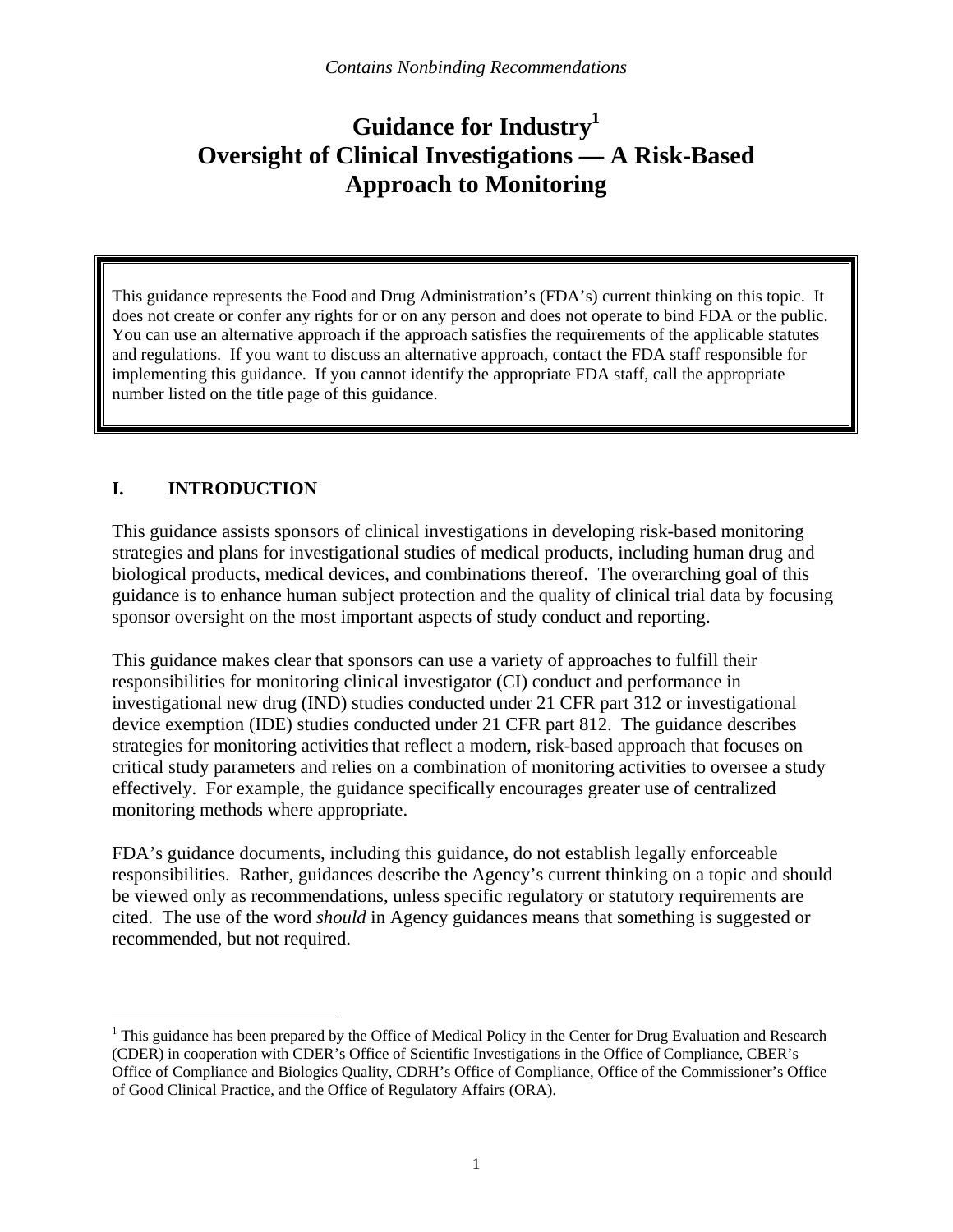#### **II. BACKGROUND**

Effective monitoring of clinical investigations by sponsors is critical to the protection of human subjects and the conduct of high-quality studies. Sponsors of clinical investigations involving human drugs, biological products, medical devices, and combinations thereof are required to provide oversight to ensure adequate protection of the rights, welfare, and safety of human subjects and the quality of the clinical trial data submitted to  $FDA$ <sup>2</sup>  $FDA$ 's regulations require sponsors to monitor the conduct and progress of their clinical investigations.<sup>3,4</sup> The regulations are not specific about how sponsors are to conduct such monitoring and are therefore compatible with a range of approaches to monitoring (see section III) that will vary depending on multiple factors (see section IV.C).

During the past two decades, the number and complexity of clinical trials have grown dramatically. These changes create new challenges to clinical trial oversight, particularly increased variability in clinical investigator experience, site infrastructure, treatment choices, and standards of health care,<sup>5</sup> as well as challenges related to geographic dispersion. At the same time, increasing use of electronic systems and records and improvements in statistical assessments, present opportunities for alternative monitoring approaches (e.g., centralized monitoring) that can improve the quality and efficiency of sponsor oversight of clinical investigations. FDA encourages sponsors to develop monitoring plans that manage important risks to human subjects and data quality and address the challenges of oversight in part by taking advantage of the innovations in modern clinical trials. A risk-based approach to monitoring does not suggest any less vigilance in oversight of clinical investigations. Rather, it focuses sponsor oversight activities on preventing or mitigating important and likely risks to data quality and to processes critical to human subject protection and trial integrity. Moreover, a risk-based approach is dynamic, more readily facilitating continual improvement in trial conduct and oversight. For example, monitoring findings should be evaluated to determine whether additional actions (e.g., training of clinical investigator and site staff, clarification of protocol requirements) are necessary to ensure human subject protection and data quality across sites.

This guidance focuses principally on monitoring, which is one aspect of the processes and procedures needed to ensure clinical trial quality and subject safety. Monitoring is a quality control tool for determining whether study activities are being carried out as planned, so that deficiencies can be identified and corrected. Monitoring, or oversight, alone cannot ensure quality. Rather, quality is an overarching objective that must be built into the clinical trial enterprise. FDA recommends a *quality risk management* approach to clinical trials and is considering the need for additional guidance describing this approach.

 $\overline{a}$ 

 $2$  21 CFR part 312, subpart D generally (Responsibilities of Sponsors and Investigators) and 21 CFR part 812, subpart C generally (Responsibilities of Sponsors).

 $3$  21 CFR 312.50 requires a sponsor to, among other things, ensure "proper monitoring of the investigation(s)" and "that the investigation(s) is conducted in accordance with the general investigational plan and protocols contained in the IND." 21 CFR 812.40 states that sponsors are responsible for, among other things, "ensuring proper monitoring of the investigation, …"

<sup>4</sup> See also 21 CFR 312.53(d), 312.56(a), 812.43(d), and 812.46.

<sup>&</sup>lt;sup>5</sup> Glickman et al. Ethical and Scientific Implications of the Globalization of Clinical Research. NEJM. 360: 816-823 (2009).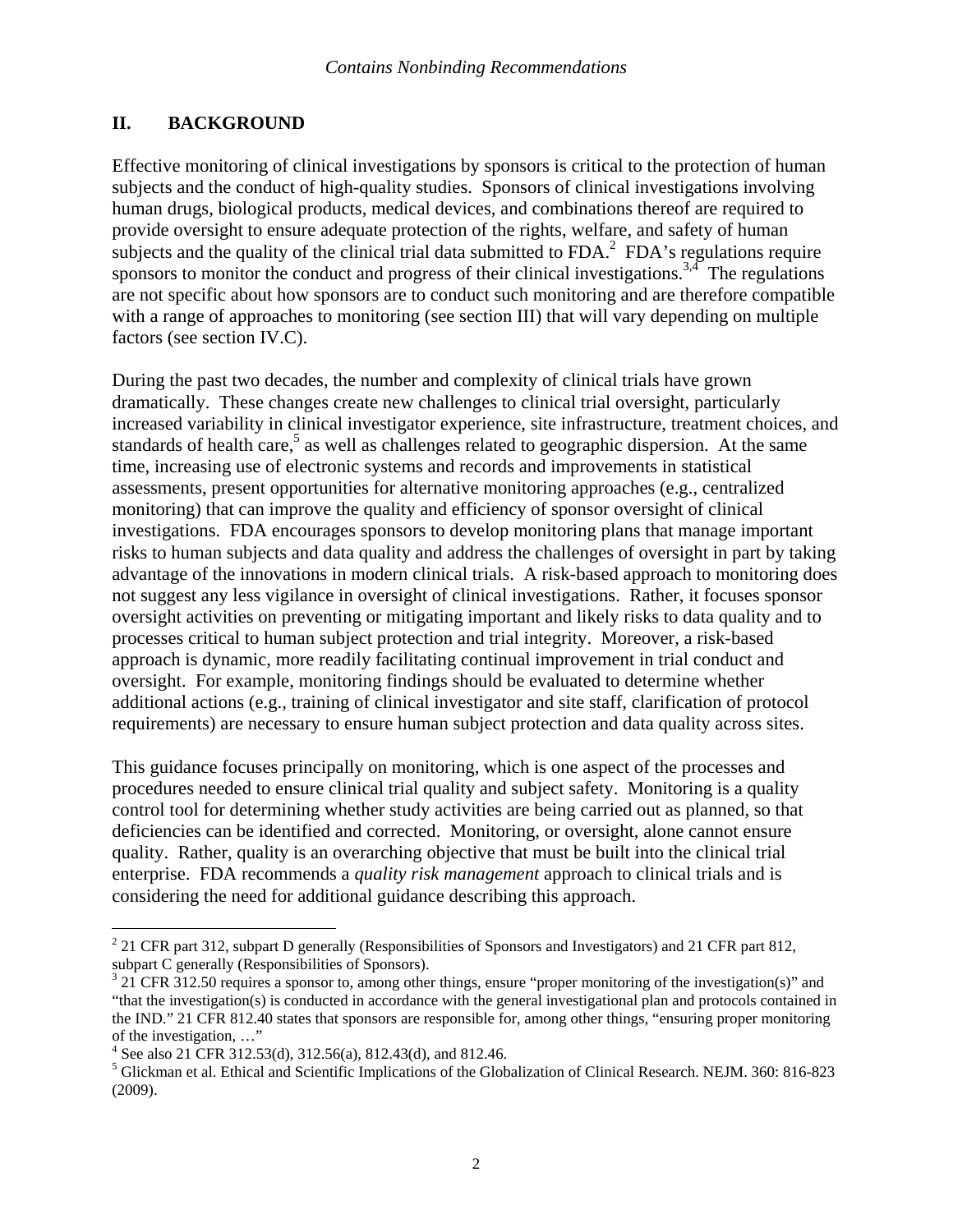We are aware that the term *monitoring* is used in different ways in the clinical trial context. It can refer to the assessment of CI conduct, oversight, and reporting of findings of a clinical trial; to the ongoing evaluation of safety data and the emerging benefit-risk profile of an investigational product; and to the monitoring of internal sponsor and contract research organization (CRO) processes and systems integral to proposing, designing, performing, recording, supervising, reviewing, or reporting clinical investigations.

For purposes of this guidance, *monitoring* refers to the methods used by sponsors of investigational studies, or CROs delegated responsibilities for the conduct of IND studies, to oversee the conduct of, and reporting of data from, clinical investigations, including appropriate CI supervision of study site staff and third party contractors. Monitoring activities include communication with the CI and study site staff; review of the study site's processes, procedures, and records; and verification of the accuracy of data submitted to the sponsor.

#### **A. Current Monitoring Practices and FDA Guidance**

A survey conducted through the Clinical Trials Transformation Initiative (CTTI)<sup>6</sup> indicated that a range of practices has been used to monitor the conduct of clinical trials. These practices vary in intensity, focus, and methodology and include centralized monitoring of clinical data by statistical and data management personnel; targeted on-site visits to higher risk CIs (e.g., where centralized monitoring suggests problems at a site); and frequent, comprehensive on-site visits to all CI sites by sponsor personnel or representatives (e.g., clinical monitors or clinical research associates).<sup>7</sup> See definitions of on-site and centralized monitoring in section III.A.

Although survey participants reported a range of monitoring methods, periodic, frequent visits to each CI site to evaluate study conduct and review data for each enrolled subject remain the predominant mechanism by which pharmaceutical, biotechnology, and medical device companies monitor the progress of clinical investigations. For major efficacy trials, companies typically conduct on-site monitoring visits at approximately 4- to  $\ddot{\text{8}}$ -week intervals,  $\ddot{\text{8}}$  at least partly because of the perception that the frequent on-site monitoring visit model, with 100% verification of all data, historically has been FDA's preferred way for sponsors to meet their monitoring obligations. In contrast, academic coordinating centers, cooperative groups, and government organizations use on-site monitoring less extensively. For example, some government agencies and oncology cooperative groups typically visit sites only once every 2 or 3 years to qualify or certify clinical study sites<sup>9</sup> to ensure they have the resources, training, and safeguards to conduct clinical trials. FDA also recognizes that regulators and practitioners have relied on data from critical outcome studies (e.g., many National Institutes of Health-sponsored trials, Medical Research Council-sponsored trials in the United Kingdom, ISIS (International

1

<sup>&</sup>lt;sup>6</sup> CTTI is a public-private partnership involving FDA, academia, industry representatives, patient and consumer representatives, professional societies, investigator groups, and other government agencies, initiated in 2008. CTTI's mission is to identify practices that will increase the quality and efficiency of clinical trials. 7

<sup>&</sup>lt;sup>7</sup> Morrison et al. Monitoring the Quality of Conduct of Clinical Trials: A Survey of Current Practices. Clin Trials. 8: 342-349 (2011).

<sup>&</sup>lt;sup>8</sup> Usher, R. PhRMA BioResearch Monitoring Committee Perspective on Acceptable Approaches for Clinical Trial Monitoring. Drug Inf J. 44: 477-483 (2010).

<sup>9</sup> *Id.*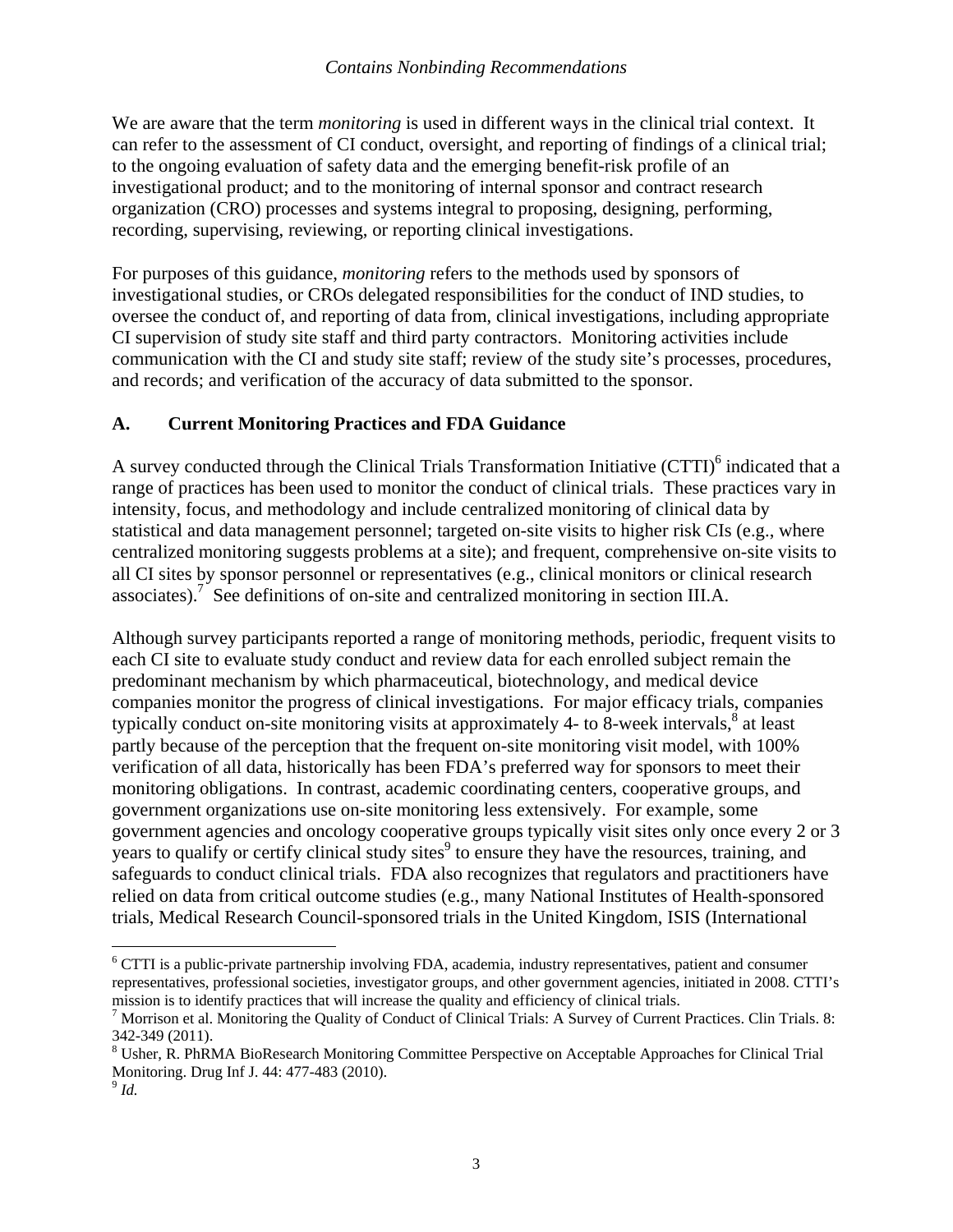Study of Infarct Survival) trials,<sup>10</sup> and  $GISSI<sup>11</sup>$ , which had no regular on-site monitoring and used primarily centralized and other alternative monitoring methods.<sup>12</sup> These examples suggest that use of alternative monitoring approaches should be considered by all sponsors, including commercial sponsors, when developing risk-based monitoring strategies and plans.

The 1996 International Conference on Harmonisation of Technical Requirements for Registration of Pharmaceuticals for Human Use (ICH) guidance on good clinical practice (ICH E6) and the 2011 International Standards Organization (ISO) Clinical investigation of medical devices for human subjects – good clinical practice (ISO 14155:2011) address monitoring. Both ICH E6 and ISO 14155:2011 specifically provide for flexibility in how trials are monitored. ICH E6 and ISO 14155:2011 advise sponsors to consider the objective, design, complexity, size, and endpoints of a trial in determining the extent and nature of monitoring for a given trial.<sup>13,14</sup> The ISO standard further states that a sponsor's assessment of these factors should be used to develop a monitoring plan, a recommendation consistent with FDA's recommendation for monitoring plan development in this guidance. Although the ICH guidance and ISO standard specifically provide for the possibility of reduced, or even no, on-site monitoring, they also make clear that it would be appropriate to rely entirely on centralized monitoring only in exceptional circumstances.

FDA has communicated the goals of, and recommendations for, risk-based monitoring to FDA staff in review, inspection, and compliance functions. FDA's bioresearch monitoring compliance program guidance manuals (CPGMs) for sponsors, CROs, and monitors (CPGM  $7348.810$ <sup>15</sup> and for CIs and sponsor-investigators (CPGM 7348.811)<sup>16</sup> are compatible with the approaches described in this guidance. For example, CPGM 7348.810 informs FDA field staff that the regulations do not prescribe a specific monitoring technique. While CPGM 7348.810 refers to site visits and does not discuss centralized monitoring, the focus is on the review of monitoring activities through documentation and whether these activities were carried out in accordance with the sponsor's (or CRO's) monitoring procedures.

<sup>13</sup> Guidance for industry, E6 Good Clinical Practice: Consolidated Guidance, 1996, section 5.18.3. We update guidances periodically. To make sure you have the most recent version of a guidance, check the guidance Web site. CDER guidance documents can be found at

http://www.fda.gov/Drugs/GuidanceComplianceRegulatoryInformation/Guidances/default.htm. CBER guidance documents can be found at

 $\overline{a}$ 

http://www.fda.gov/BiologicsBloodVaccines/GuidanceComplianceRegulatoryInformation/Guidances/default.htm. CDRH guidance documents can be found at<br>http://www.fda.gov/MedicalDevices/DeviceRegulationandGuidance/GuidanceDocuments/default.htm.

<sup>&</sup>lt;sup>10</sup> Califf et al. Developing Systems for Cost-Effective Auditing of Clinical Trials. Controlled Clinical Trials. 18: 651-660 (1997).

 $11$  Gruppo Italiano per lo Studio della Sopravvivenza nell'Infarto Miocardico-Italian group for the study of the survival of myocardial infarction.<br><sup>12</sup> Temple, R. Policy Developments in Regulatory Approval. Statistics in Medicine. 21: 2939-2948 (2002).

<sup>&</sup>lt;sup>14</sup> ISO 14155:2011, Clinical investigation of medical devices for human subjects – Good clinical practice, sections 5.7 and 6.3.

<sup>&</sup>lt;sup>15</sup> CPGM 7348.810: Sponsors, Contract Research Organizations and Monitors (March 11, 2011), available at:<br>http://www.fda.gov/ICECI/EnforcementActions/BioresearchMonitoring/ucm133777.htm.

 $\frac{16}{16}$  CPGM 7348.811: Clinical Investigators and Sponsor-Investigators (December 8, 2008), available at: http://www.fda.gov/ICECI/EnforcementActions/BioresearchMonitoring/ucm133562.htm.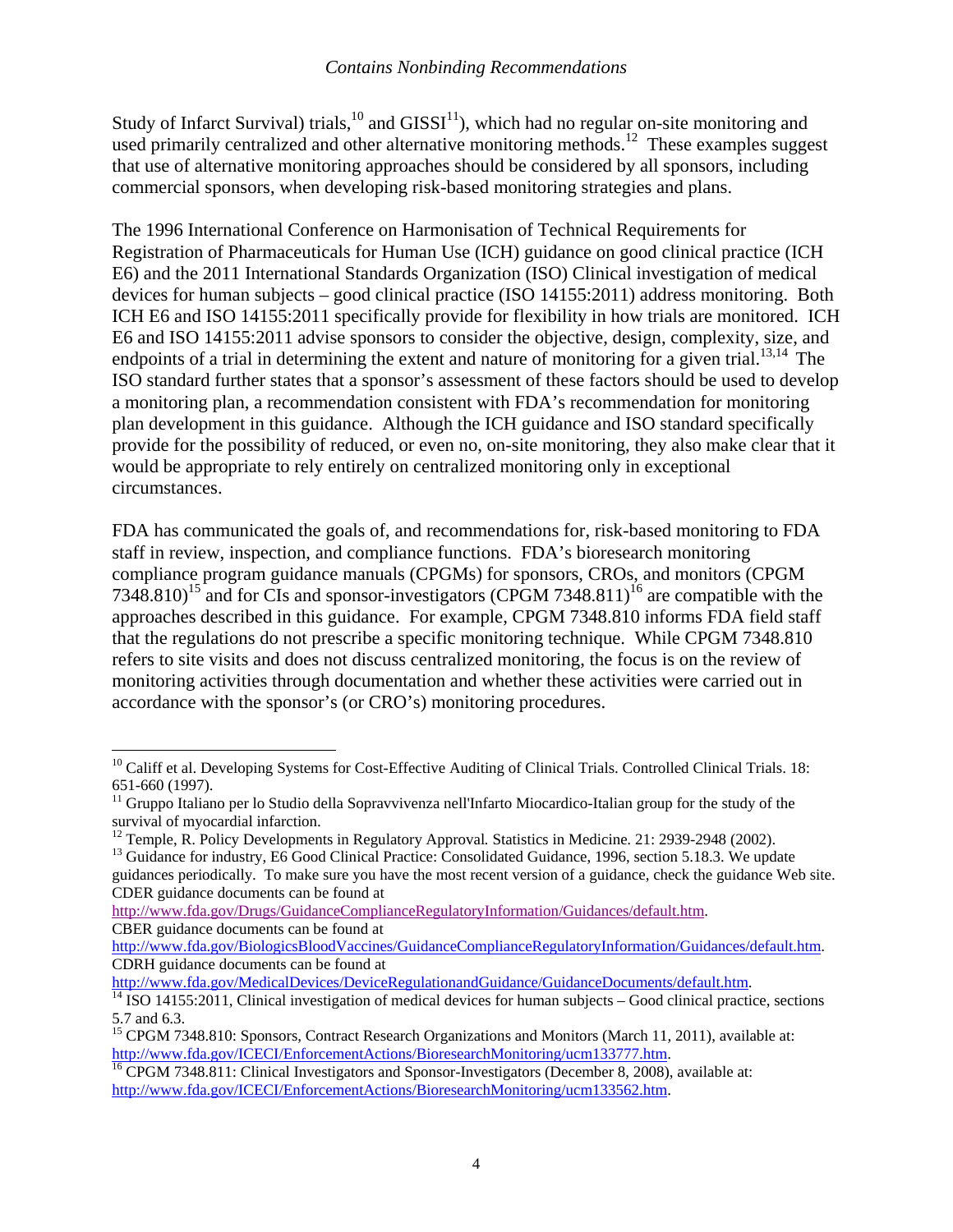#### **B. FDA's Rationale for Risk-Based Monitoring**

 $\overline{a}$ 

FDA is issuing this guidance to provide FDA's current recommendations regarding monitoring practices and to encourage sponsors to consider a change in approach to monitoring. FDA believes that risk-based monitoring could improve sponsor oversight of clinical investigations. This guidance is therefore intended to make it clear that risk-based monitoring, including the appropriate use of centralized monitoring (see section III.A.2 for discussion of centralized monitoring) and reliance on technological advances (e.g., e-mail, webcasts, online training modules), can meet statutory and regulatory requirements under appropriate circumstances.

There is a growing consensus that risk-based approaches to monitoring, focused on risks to the most critical data elements and processes necessary to achieve study objectives, are more likely than routine visits to all clinical sites and 100% data verification to ensure subject protection and overall study quality.<sup>17,18,19,20</sup> For example, incorporation of centralized monitoring practices, where appropriate, should improve a sponsor's ability to ensure the quality of clinical trial data. Several publications suggest that certain data anomalies (e.g., fraud, including fabrication of data, and other non-random data distributions) may be more readily detected by centralized monitoring techniques than by on-site monitoring.<sup>21, 22, 23</sup> It has been suggested that a statistical approach to central monitoring can "help improve the effectiveness of on-site monitoring by prioritizing site visits and by guiding site visits with central statistical data checks," an approach that is supported by illustrative examples using actual trial datasets.<sup>24</sup> A recent review of on-site monitoring findings collected during a multi-center international trial also suggests that centralized monitoring can identify the great majority of on-site monitoring findings. The review determined that centralized monitoring activities could have identified more than 90% of the findings identified during on-site monitoring visits. $^{25}$ 

FDA encourages sponsors to tailor monitoring plans to the needs of the trial (see section IV). FDA recognizes that this guidance places greater emphasis on centralized monitoring than appeared feasible at the time ICH E6 was finalized. However, FDA considers the approach to monitoring described in this guidance to be consistent with ICH E6 and ISO 14155:2011. FDA

<sup>&</sup>lt;sup>17</sup> Usher, R. PhRMA BioResearch Monitoring Committee Perspective on Acceptable Approaches for Clinical Trial Monitoring. Drug Inf J. 44: 477-483 (2010).

<sup>&</sup>lt;sup>18</sup> FDA, Concept Paper: Quality in FDA-Regulated Clinical Research; Background to HSP/BIMO Workshop 5/10-5/11/07, (4/26/07).

<sup>&</sup>lt;sup>19</sup> Brosteanu et al. Risk Analysis and Risk Adapted On-Site Monitoring in Noncommercial Clinical Trials. Clin Trials. 6: 585-595 (2009).

<sup>&</sup>lt;sup>20</sup> Tantsyura et al. Risk-Based Source Data Verification Approaches: Pros and Cons. Drug Inf J. 44: 745-756 (2010).

<sup>&</sup>lt;sup>21</sup> Usher, R. PhRMA BioResearch Monitoring Committee Perspective on Acceptable Approaches for Clinical Trial Monitoring. Drug Inf J. 44: 477-483 (2010).

 $^{22}$  Baigent et al. Ensuring Trial Validity by Data Quality Assurance and Diversification of Monitoring Methods. Clin Trials. 5: 49-55 (2008).

<sup>&</sup>lt;sup>23</sup> Buyse et al. The Role of Biostatistics in the Prevention, Detection and Treatment of Fraud in Clinical Trials. Statistics in Medicine. 18: 3435-51 (1999).

<sup>&</sup>lt;sup>24</sup> Venet et al. A Statistical Approach to Central Monitoring of Data Quality in Clinical Trials. Clin Trials. 0: 1-9  $(2012)$ .

<sup>25</sup> Bakobaki et al. The Potential for Central Monitoring Techniques to Replace On-Site Monitoring: Findings from an International Multi-Centre Clinical Trial. Clin Trials. 9: 257-264 (2012).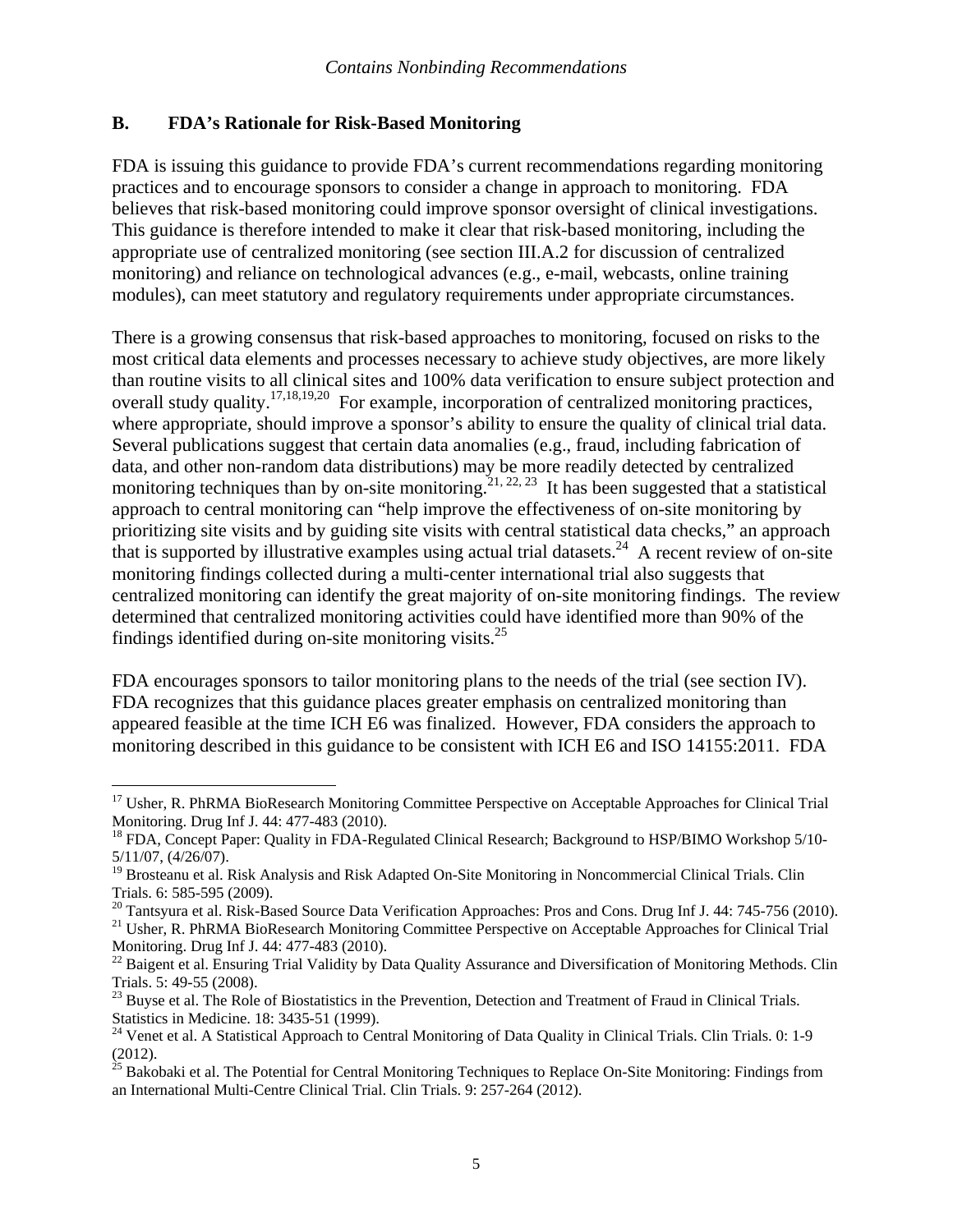believes it is reasonable to conclude that the flexibility described in ICH E6 and ISO 14155:2011 was intended to permit innovative approaches to improve the effectiveness of monitoring. Notably, the advancement in electronic systems and increasing use of electronic records (i.e., electronic data capture (EDC) systems) facilitate remote access to electronic data and, increasingly, to some source data (see section III.B.2.b for further discussion of access to electronic source data). Additionally, statistical assessments using data submitted on paper CRFs or via EDC may permit timely identification of clinical sites that require additional training, monitoring, or both. We expect that the pharmaceutical and device industries will, for the foreseeable future, continue to use some amount of on-site monitoring, but we anticipate decreased use of on-site monitoring with evolving monitoring methods and technological capabilities.

The following sections reflect FDA's current thinking on monitoring and include recommendations on how to develop and implement a study-specific monitoring plan as well as how to document monitoring activities. FDA acknowledges that there are limited empirical data to support the utility of the various methods employed to monitor clinical investigations (e.g., superiority of one method versus another), including data to support on-site monitoring.<sup>26</sup> As a result, the recommendations are based, in part, on FDA's experience from the review of protocols during the IND or IDE phase, data submitted in pre-approval applications, results of inspections conducted to ensure human subject protection and data integrity, and information obtained from public outreach efforts conducted under the auspices of the CTTI.

#### **III. OVERVIEW OF MONITORING METHODS**

#### **A. On-Site and Centralized Monitoring**

This section is intended to assist sponsors in identifying and designing monitoring practices appropriate to a given clinical trial. It describes some of the capabilities of on-site and centralized monitoring processes and factors to consider in determining which monitoring practices may be appropriate for a given clinical trial. See section IV.C for a discussion of factors to consider when determining the types, frequency, and extent of monitoring activities and section IV.D.1 for examples of events or results that would trigger a change in planned monitoring activities.

#### *1. On-Site Monitoring*

*On-site monitoring* is an in-person evaluation carried out by sponsor personnel or representatives at the sites at which the clinical investigation is being conducted. On-site monitoring can identify data entry errors (e.g., discrepancies between source records and case report forms (CRFs)) and missing data in source records or CRFs; provide assurance that study documentation exists; assess the familiarity of the site's study staff with the protocol and required procedures; and assess compliance with the protocol and investigational product

<sup>&</sup>lt;u>.</u>  $26$  Two studies are on-going as of June 2013 that compare the effectiveness of on-site to alternative (e.g., centralized) monitoring methods (OPTIMON study (https://ssl2.isped.u-bordeaux2.fr/optimon/Default.aspx) and ADAMON study (http://ctj.sagepub.com/content/6/6/585.full.pdf+html)).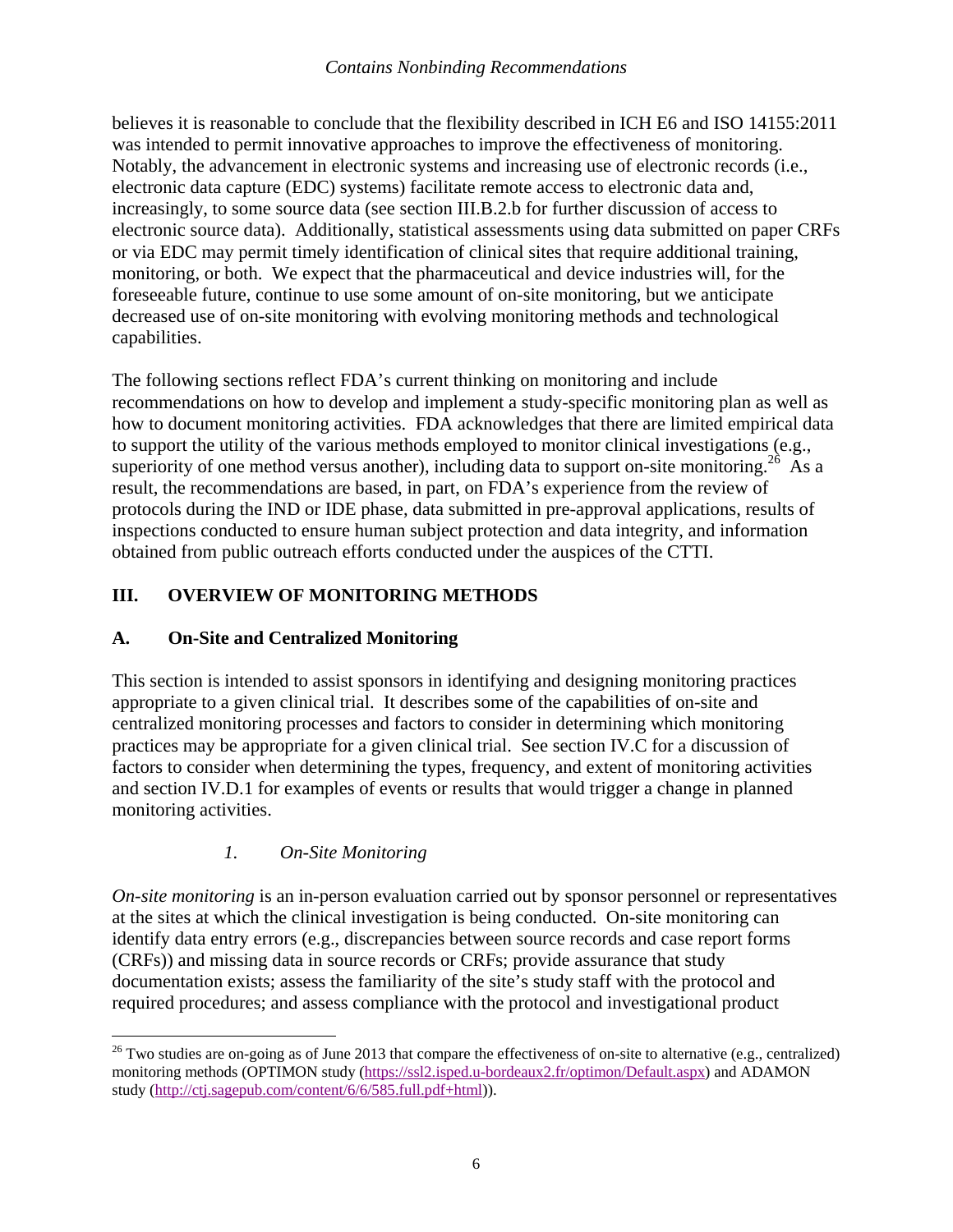accountability. On-site monitoring can also provide a sense of the quality of the overall conduct of the trial at a site (e.g., attention to detail, thoroughness of study documentation, appropriate delegation of study tasks, appropriate CI supervision of site staff performing critical study functions). On-site monitoring can therefore be particularly helpful early in a study, especially if the protocol is complex and includes novel procedures with which CIs may be unfamiliar. Findings at the site may lead to training efforts at both the site visited and elsewhere (see section VI.B).

#### *2. Centralized Monitoring*

*Centralized monitoring* is a remote evaluation carried out by sponsor personnel or representatives (e.g., clinical monitors, data management personnel, or statisticians) at a location other than the sites at which the clinical investigation is being conducted. Centralized monitoring processes can provide many of the capabilities of on-site monitoring as well as additional capabilities.

FDA encourages greater use of centralized monitoring practices, where appropriate, than has been the case historically, with correspondingly less emphasis on on-site monitoring. The types of monitoring activities and the extent to which centralized monitoring practices can be employed depend on various factors, including the sponsor's use of electronic systems; the sponsor's access to subjects' electronic records, if applicable; the timeliness of data entry from paper CRF, if applicable; and communication tools available to the sponsor and study site. These may vary by study and by site. Sponsors who plan to use centralized monitoring processes should ensure that the processes and expectations for site record keeping, data entry, and reporting are well-defined and ensure timely access to clinical trial data and supporting documentation.<sup>27</sup> If sponsors intend to rely heavily on centralized monitoring practices, they should identify, in the monitoring plan, when one or more on-site monitoring visits would be indicated.

#### **B. Examples of Alternative Monitoring Techniques**

 $\overline{a}$ 

As discussed in section II, monitoring activities broadly include communication with the CI and study site staff; review of the study site's processes, procedures, and records; and verification of the accuracy of data submitted to the sponsor. This section highlights areas for which centralized monitoring techniques could be considered. For certain monitoring activities, centralized monitoring techniques can be considered in place of, or to complement, traditional monitoring techniques. Specific techniques used should be prospectively included in the monitoring plan and should be informed by the risk assessment (see section IV.B for discussion of risk assessment).

Centralized monitoring techniques should be used to the extent appropriate and feasible to:

<sup>&</sup>lt;sup>27</sup> See guidances for industry: Part 11, Electronic Records; Electronic Signatures – Scope and Application and Computerized Systems Used in Clinical Investigations.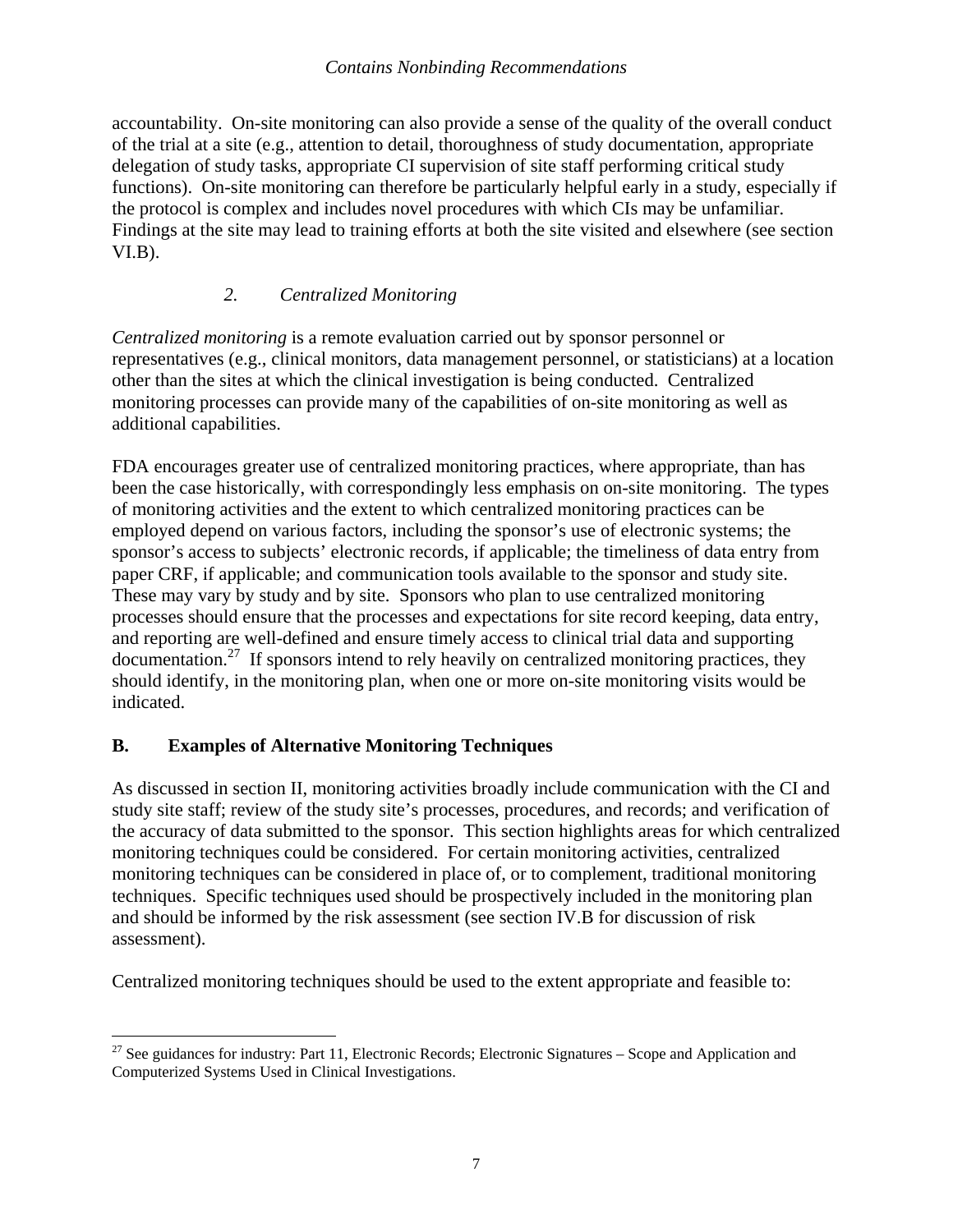- Supplement or reduce the frequency and extent of on-site monitoring with monitoring activities that can be done as well or better remotely or with monitoring activities that can be accomplished using centralized processes only. Examples include:
	- o Monitor data quality through routine review of submitted data to identify and follow-up on missing data, inconsistent data, data outliers, and potential protocol deviations that may be indicative of systemic or significant errors in data collection and reporting at a site
	- o Conduct statistical analyses to identify data trends not easily detected by onsite monitoring, such as
		- Standard checks of range, consistency, and completeness of data
		- Checks for unusual distribution of data within and between study sites, such as too little variance<sup>28</sup>
	- o Analyze site characteristics, performance metrics (e.g., high screen failure or withdrawal rates, high frequency of eligibility violations, delays in reporting data), and clinical data to identify trial sites with characteristics correlated with poor performance or noncompliance
	- o Verify critical source data remotely as described in the monitoring plan, in cases where such source data are accessible, or where CRF data are, according to the protocol, source data
	- o Complete administrative and regulatory tasks. Such tasks include, for example, verifying continuous institutional review board (IRB) approval by reviewing electronic IRB correspondence, if available; performing portions of investigational product accountability, such as comparison of randomization and CRF data, to preliminarily assess whether the subject was administered or dispensed the assigned product and to evaluate consistency between investigational product receipt, use, and disposition records; and verifying whether previously requested CRF corrections were made.

Centralized techniques, including routine review of submitted data and statistical and other analyses, may also be used to identify significant concerns (e.g., need for clarification of a protocol procedure, indications of data fabrication) with non-critical data that may not have otherwise been a focus of monitoring (e.g., source document verification).

 Target on-site monitoring by identifying higher risk clinical sites (e.g., sites with data anomalies or a higher frequency of errors, protocol violations, or dropouts relative to other sites), through the activities described above. Such findings, whether related to critical or non-critical data, may warrant more intensive and consideration of on-site monitoring.

The following sections provide additional descriptions of alternative monitoring techniques.

 $\overline{a}$ 

<sup>28</sup> Collins, Rory. (2010, October) Quality Design of Clinical Trials*.* Presentation at CTTI work stream 3 expert meeting. Available at: https://www.ctti-clinicaltrials.org/websiteadministration/documents/COLLINS%20FDA%20trial%20quality%200811%20FINAL\_no%20animation.pdf/view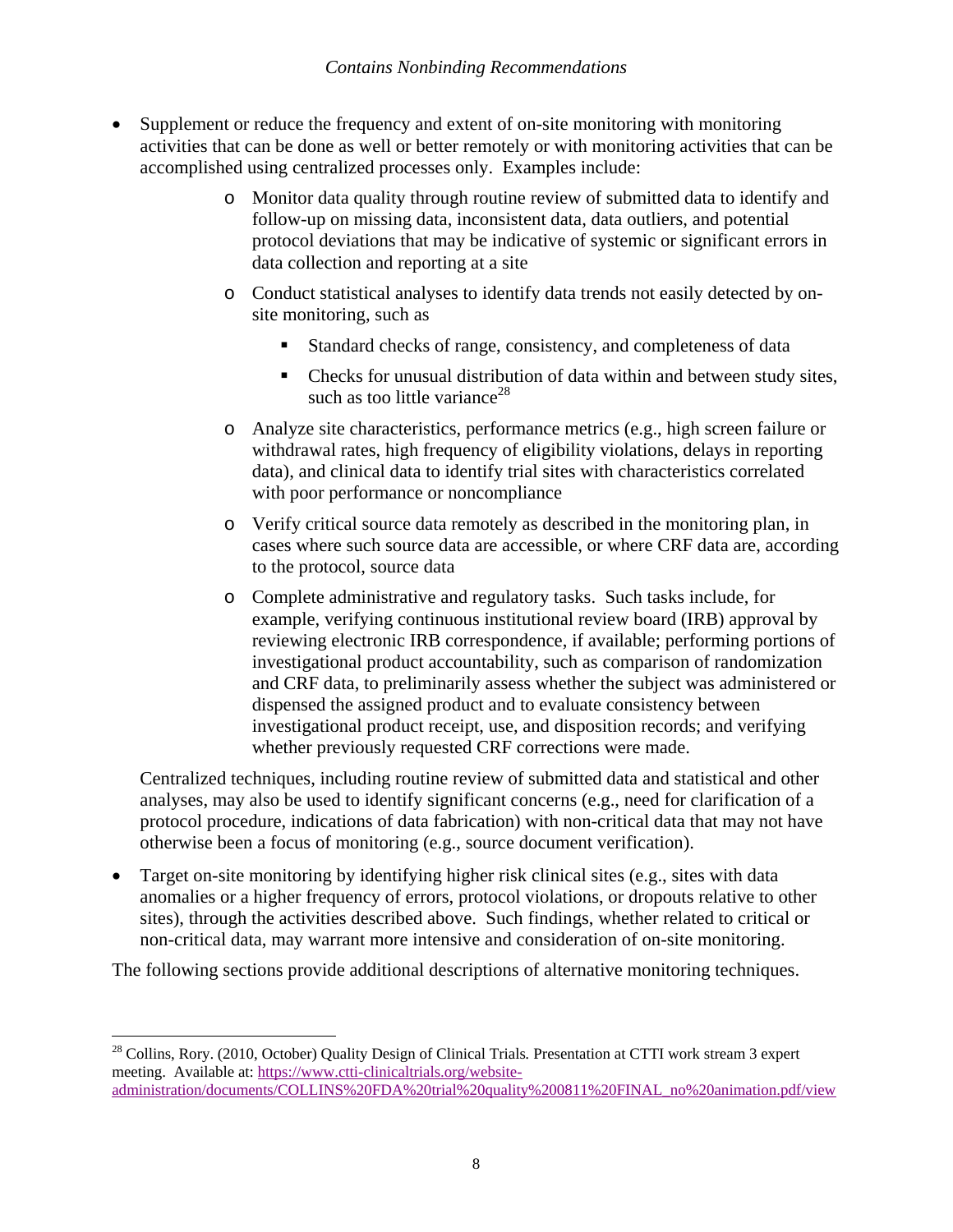#### *1. Communication with Study Site Staff*

Communication between the monitor and the study site staff is an essential component of monitoring. Various modes of communication (e.g., teleconferences, videoconferencing, email) could be considered for specific study time points (e.g., study initiation) and activities (e.g., to discuss findings of a monitor's eCRF review, training of new site staff).

#### *2. Review of Site's Processes, Procedures, and Records*

Techniques for monitoring informed consent and site records are included here as examples of approaches to monitoring site's processes, procedures, and records.

a. Informed Consent

Verification of subjects' informed consent is a critical activity that should be monitored (see section IV.A). Alternatives to the traditional approach (monitors verifying the original signature on the consent form for each subject at the site) may be more effective in identifying inadequacies in the consent process and may be more efficient. For example, the study site electronically sends (e.g., fax, e-mail) the signed page(s) of consent forms to the monitor, or the monitor performs remote comparison of dates of study procedures and documentation of informed consent on CRFs. An internet portal that enables the site staff to upload signed consent forms and enables access by designated monitors is a tool that can be considered. Use of electronic informed consent may also facilitate sponsor oversight of human subject protection. We recognize that sponsors must attend to privacy and confidentiality concerns when considering techniques for monitoring informed consent remotely.

b. Site's Records

A growing portion of source documents (e.g., laboratory and radiology reports, source documents submitted by the CI for other purposes such as health records documenting serious adverse events or adjudicated events) are electronic and may be available to the sponsor remotely. Furthermore, consistent with ICH E6 and ISO 14155:2011, original observations can be entered directly into the eCRF or transmitted to the eCRF from various locations, devices, or instruments.<sup>29</sup> We recognize that sponsors may not have remote access to electronic health records maintained by hospitals, universities, and other institutions because of data privacy and security concerns as well as technological challenges. Sponsors should consider risk-based approaches to monitoring using the format of study information (i.e., electronic, paper, or combination of electronic and paper), tools, and other resources available to them.

As discussed in this guidance, a variety of centralized monitoring techniques can be used to replace, supplement, and target on-site monitoring activities. The majority of these techniques

 $\overline{a}$  $29$  Section 6.4.9 of ICH E6 provides that the trial design description should include "The identification of any data to be recorded directly on the CRFs (i.e., no prior written or electronic record of data), and to be considered to be source data." ISO 14155:2011, section 6.8.2, provides that the clinical investigation plan "shall specify which data can be recorded directly in the CRFs."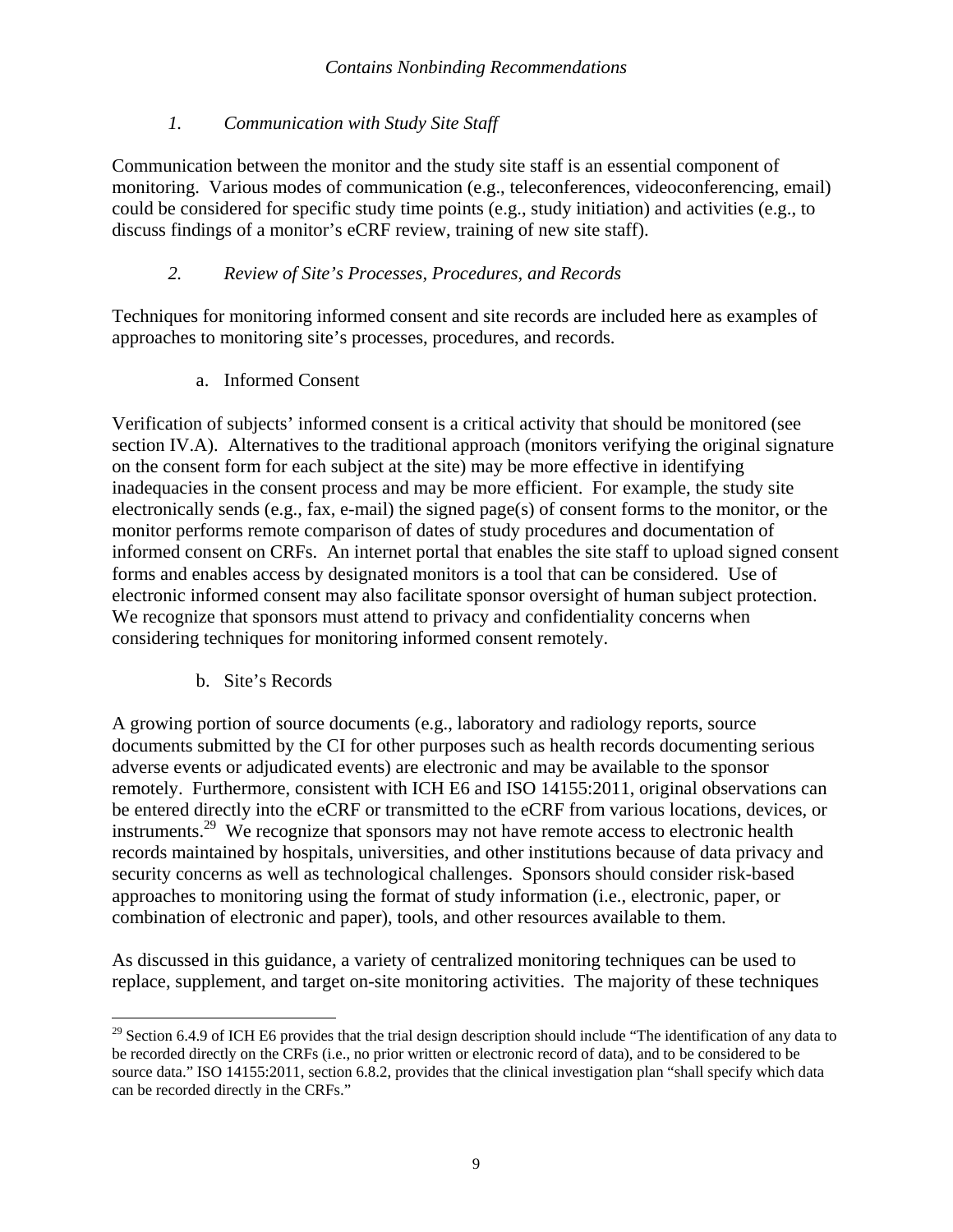(e.g., checks for completeness of data, sites with a higher frequency of protocol violations relative to other sites, sites with high screen failure rates) can be performed regardless of the extent of use of electronic records in the study. For example, the majority of these techniques can be performed using CRF data collected either using electronic data capture systems or entered into a database from a paper CRF collected by the sponsor. A recent publication discusses statistical techniques for identifying various types of data errors.<sup>30</sup> We recognize that the statistical techniques described in this guidance may not be routinely used by all sponsors and may not be appropriate for every trial, but they are included in this guidance as examples of monitoring techniques that may be considered by sponsors.

Additional monitoring techniques, such as routine review of data as they are submitted, are possible for studies that use electronic CRFs. Although not a monitoring technique, another method of ensuring data quality routinely implemented in eCRFs is the use of electronic prompts in the eCRF to minimize errors and omissions at the time of data entry, particularly if data are entered directly into the eCRF.

#### *3. Source Data Verification and Corroboration*

The sponsor should consider the quantity and types of source data that need to be verified against CRFs or corroborated against other records (e.g., review of medical record to corroborate a subject's response of "no hospitalizations" since the previous visit on a CRF) during the sponsor's identification of critical data and processes or in the risk assessment, or both. The sponsor should include a description of the quantity and types of source records to verify or corroborate in the monitoring plan. The sponsor should consider which source records are likely to provide the most meaningful information about a subject's participation and the CI's conduct and oversight. For example, for a particular study, there may be minimal benefit in comparing 100% of the source data for each subject to the CRFs for each study visit. Rather, it may be sufficient to compare the most critical data points for a sample of subjects and study visits as an indicator of data accuracy. Similarly, for a particular study, although collection of all concomitant medications, body temperature, and body weight are required by the protocol and are documented in the medical record and transcribed to a CRF, they may not be identified by the sponsor as critical data, because a small error rate in those variables would not affect the outcome of the trial. In the absence of information indicating potential concerns with the data (e.g., sites with data anomalies, inconsistent data), source document verification or corroboration of these non-critical data may not provide significantly useful information to the sponsor.

#### **IV. RISK-BASED MONITORING**

No single approach to monitoring is appropriate or necessary for every clinical trial. FDA recommends that each sponsor design a monitoring plan that is tailored to the specific human subject protection and data integrity risks of the trial. Ordinarily, such a risk-based plan would

 $\overline{a}$ <sup>30</sup> Venet et al. A Statistical Approach to Central Monitoring of Data Quality in Clinical Trials. Clin Trials. 0: 1-9 (2012).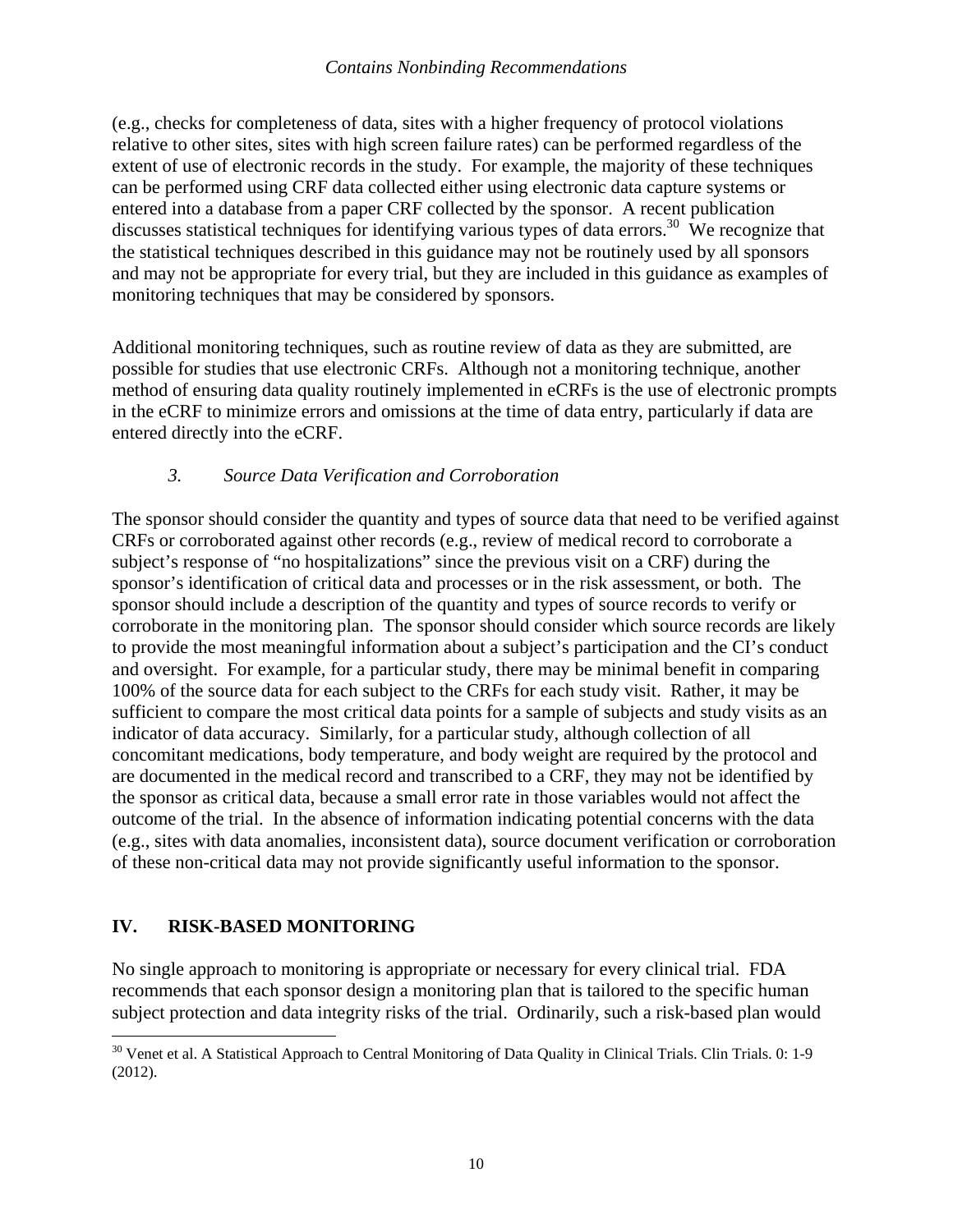include a mix of centralized and on-site monitoring practices. The monitoring plan should identify the various methods intended to be used and the rationale for their use (see section IV.D for recommendations on the components of a monitoring plan).

Monitoring activities should focus on preventing or mitigating important and likely sources of error in the conduct, collection, and reporting of critical data and processes necessary for human subject protection and trial integrity. Sponsors should prospectively identify critical data and processes, then perform a risk assessment to identify and understand the risks that could affect the collection of critical data or the performance of critical processes, and then develop a monitoring plan that focuses on the important and likely risks to critical data and processes.

#### **A. Identify Critical Data and Processes to be Monitored**

Sponsors should prospectively identify critical data and processes that if inaccurate, not performed, or performed incorrectly, would threaten the protection of human subjects or the integrity of the study results. As examples, the following types of data and processes should ordinarily be identified as critical:

- Verification that informed consent was obtained appropriately
- Adherence to protocol eligibility criteria designed to exclude individuals for whom the investigational product may be less safe than the protocol intended and to include only subjects from the targeted study population for whom the test article is most appropriate
- Procedures for documenting appropriate accountability and administration of the investigational product (e.g., ensuring the integrity of randomization at the site level, where appropriate)
- Conduct and documentation of procedures and assessments related to
	- study endpoints
	- protocol-required safety assessments
	- evaluating, documenting, and reporting serious adverse events and unanticipated adverse device effects, subject deaths, and withdrawals, especially when a withdrawal may be related to an adverse event
- Conduct and documentation of procedures essential to trial integrity, such as ensuring the study blind is maintained, both at the site level and at the sponsor level, as appropriate, referring specified events for adjudication, and allocation concealment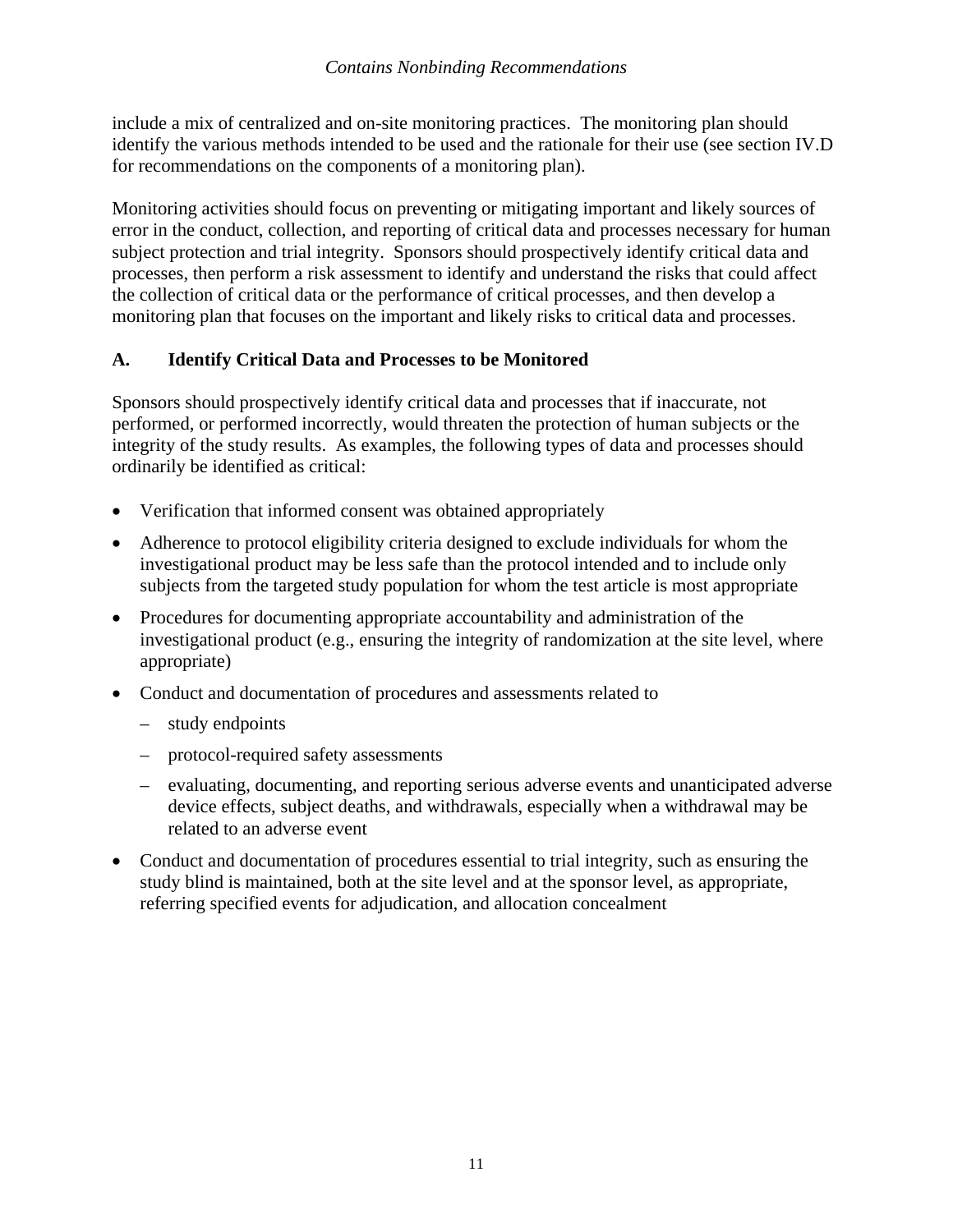Other types of data (e.g., covariates such as concomitant treatments or demographic characteristics, routine laboratory tests performed as part of subject monitoring that do not address protocol specified safety or efficacy endpoints) and processes (e.g., a hospital pharmacy's storage of an investigational product with no specific critical handling instructions) identified by the sponsor as non-critical often may be monitored less intensively.

There is increasing recognition that some types of errors in a clinical trial are more important than others.<sup>31</sup> For example, a low, but non-zero rate of errors in capturing certain baseline characteristics of enrolled subjects (e.g., age, concomitant treatment, or concomitant illness) will not, in general, have a significant effect on study results if the errors are distributed randomly. In contrast, a small number of errors related to study endpoints (e.g., not following protocolspecified definitions) can profoundly affect study results, as could failure to report rare but important adverse events. Based on FDA's inspection and review experience, infrequent errors in non-critical data are unlikely to alter FDA's conclusions about whether a product is safe and effective and whether participants' safety was appropriately monitored.

#### **B. Risk Assessment**

1

This guidance discusses the risk assessment, a component of risk management, as applied in the context of clinical monitoring. Risk assessment generally involves identifying risks, analyzing risks, and then determining whether risks need to be modified by implementing controls (e.g., processes, policies, or practices). The risk assessment recommended in this guidance to inform development of a monitoring plan may also support efforts to manage risks across a clinical trial (e.g., through modifying the protocol design or implementation) or development program. This guidance does not provide comprehensive detail on how to perform a risk assessment. There are many risk assessment methodologies and tools from a variety of industries that can be applied to clinical trials. 32,33

Following the identification of critical data and processes (section IV.A), sponsors should perform a risk assessment to identify and understand the nature, sources, and potential causes of risks that could affect the collection of critical data or the performance of critical processes. Risks to critical data and processes most merit consideration during risk assessment, to ensure that monitoring efforts are focused on preventing or mitigating important and likely sources of error in their conduct, collection and reporting.

Risk identification for monitoring purposes should generally consider the types of data to be collected, the specific activities required to collect these data, and the range of potential safety and other human subject protection concerns that are inherent to the clinical investigation (e.g., based on trial design or investigational product).

<sup>&</sup>lt;sup>31</sup> Baigent et al. Ensuring Trial Validity by Data Quality Assurance and Diversification of Monitoring Methods. Clin Trials. 5: 49-55 (2008).

<sup>&</sup>lt;sup>32</sup> Guidance for industry, Q9 Quality Risk Management, June 2006.

<sup>33</sup> ISO 31010:2009 Risk Management – Risk Assessment Techniques.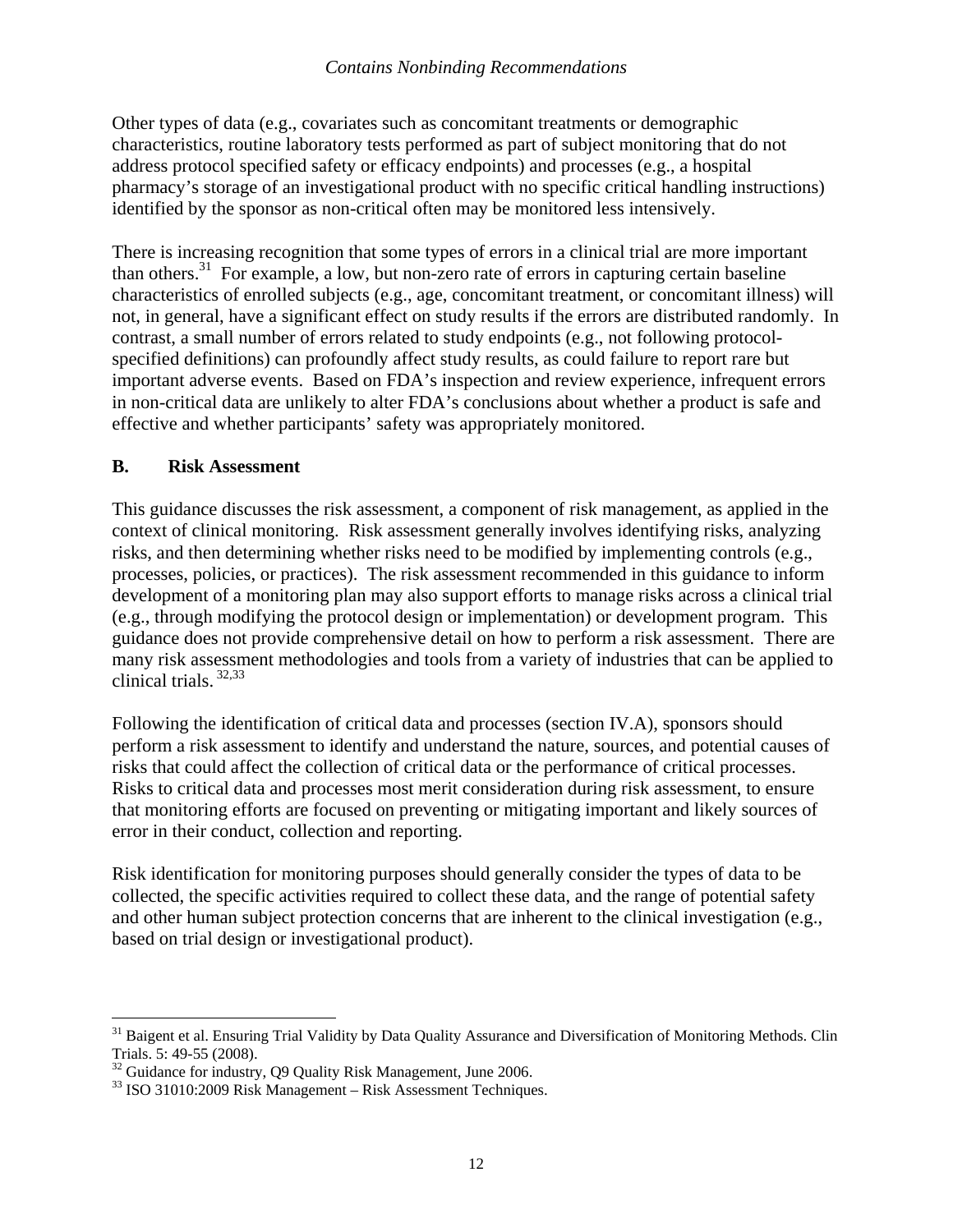The identified risks should be assessed and prioritized by considering the following:

- the likelihood of errors occurring
- the impact of such errors on human subject protection and trial integrity
- the extent to which such errors would be detectable

Sponsors should use the results of the risk assessment in developing the monitoring plan (e.g., determining which risks may be addressed through monitoring, determining the types and intensity of monitoring activities best suited to addressing these risks). Sponsors may also determine that some risks are better managed through activities other than monitoring, for example, modifying the protocol to remove the source of the risk. Sponsors should periodically evaluate emerging risks and whether monitoring activities require modification to effectively oversee the risks.

#### **C. Factors to Consider when Developing a Monitoring Plan**

A monitoring plan ordinarily should focus on preventing or mitigating important and likely risks, identified by the risk assessment, to critical data and processes. The types (e.g., on-site, centralized), frequency (e.g., early, for initial assessment and training versus throughout the study), and extent (e.g., comprehensive (100% data verification) versus targeted or random review of certain data (less than 100% data verification)) of monitoring activities will depend to some degree on a range of factors, considered during the risk assessment, including the following:

Complexity of the study design

More intensive monitoring (e.g., increased frequency and extent of review) may be necessary as study design complexity increases. Examples may include studies with adaptive designs, stratified designs, complex dose titrations, or multiple device placement studies.

Types of study endpoints

Endpoints that are more interpretative or subjective may require on-site visits to assess the totality of subject records and to review application of protocol definitions with the CI. More objective endpoints (e.g., death, hospitalization, or clinical laboratory values and standard measurements) may be more suitable for remote verification. Endpoints for which inappropriate subject withdrawal or lack of follow-up may impede study evaluation are likely to need more intensive monitoring to identify the reason(s) subjects are withdrawing and to determine whether follow-up can be improved.

• Clinical complexity of the study population

A study that involves a population that is seriously ill or vulnerable may require more intensive monitoring and consideration of on-site monitoring visits to be sure appropriate protection is being provided.

• Geography

Sites in geographic areas where there are differences in standards of medical practice or subject demographics, or where there is a less established clinical trial infrastructure may require more intensive monitoring and consideration of on-site monitoring visits.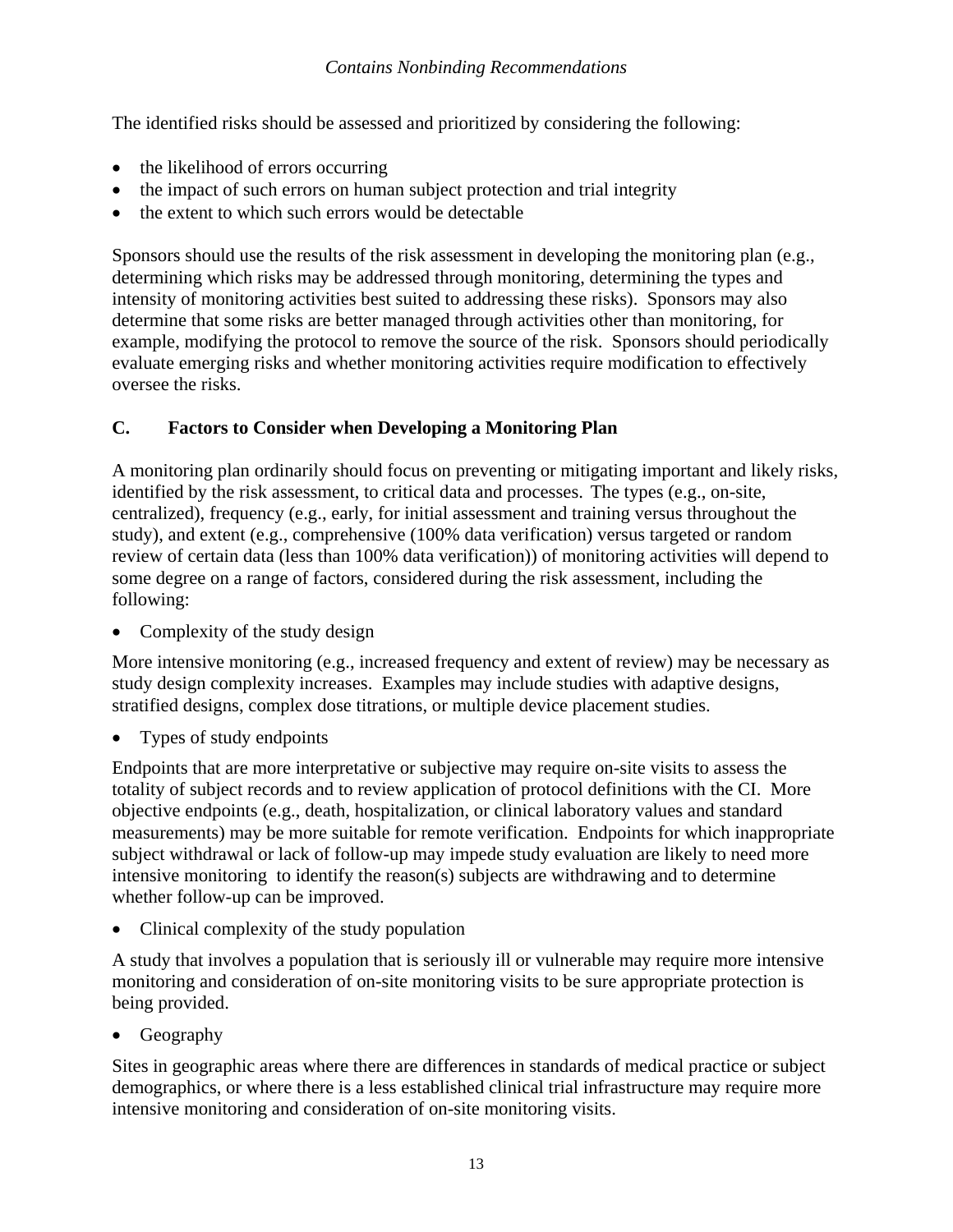• Relative experience of the CI and of the sponsor with the CI

CIs who lack significant experience in conducting and overseeing investigations, using a novel or innovative medical device, or with the surgical procedure associated with medical device use may benefit from more intensive monitoring and frequent communication to ensure CI understanding of responsibilities. In addition, the relative experience of a sponsor with the CI may be a factor in determining an appropriate monitoring plan.

• Electronic data capture

Use of EDC systems with the capability to assess quality metrics (e.g., missing data, data error rates, protocol violations) in real-time could help identify potentially higher risk sites for the purpose of targeting sites in need of more intensive monitoring.

Relative safety of the investigational product

A study of a product that has significant safety concerns or for which there is no prior experience in human clinical trials (e.g., a phase 1 pharmaceutical investigation or a device feasibility study) may require more intensive monitoring and consideration of on-site monitoring visits to ensure appropriate CI oversight of subject safety.

Stage of the study

A tapered approach to monitoring may be used where appropriate, with more intensive monitoring at initiation and during early stages of a trial. For example, a tapered approach could be used for a complex study where more intensive and on-site monitoring might be required early, but where, once procedures are established, less intensive monitoring might suffice. Similarly, a tapered approach could be used for relatively inexperienced CIs.

Quantity of data

Some centralized monitoring tools may be more useful as the quantity of data (e.g., size or duration of trial, number of sites) collected increases.

#### **D. Monitoring Plan**

For each clinical trial, the sponsor should develop a monitoring plan that describes the monitoring methods, responsibilities, and requirements for the trial. The monitoring plan should include a brief description of the study, its objectives, and the critical data and study procedures, with particular attention to data and procedures that are unusual in relation to clinical routine and require training of study site staff. The plan should also communicate the specific risks to be addressed by monitoring and should provide those involved in monitoring with adequate information to effectively carry out their duties. A monitoring plan may reference existing policies and procedures (e.g., standard operating procedure describing general monitoring processes or issue investigation and resolution). All sponsor and CRO personnel involved with monitoring, including those who review or determine appropriate action regarding potential issues identified through monitoring, should review the monitoring plan and associated documents (e.g., standard operating procedures or other documents referenced in the monitoring plan).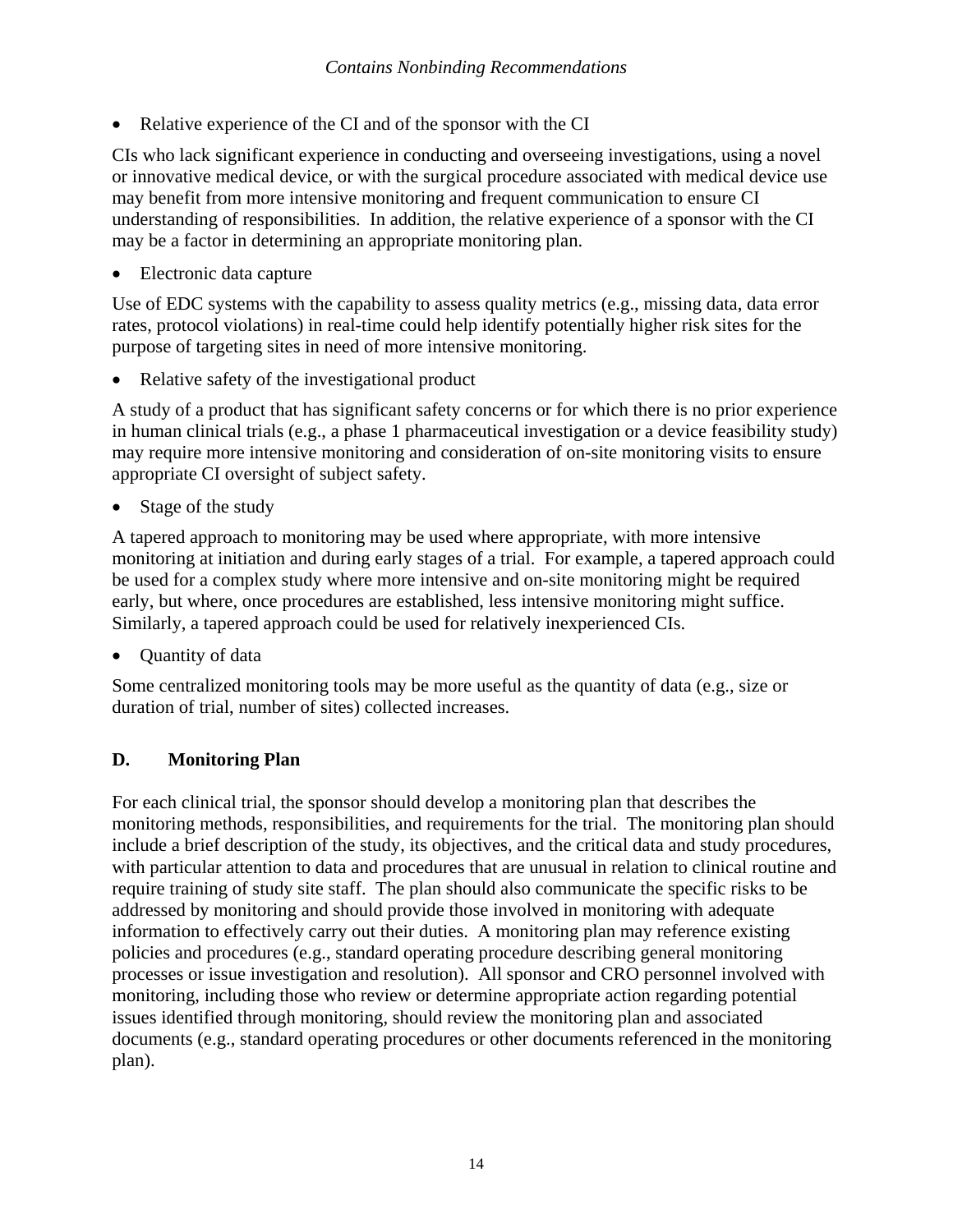Sponsors of device studies wishing to solicit feedback on their monitoring procedures prior to the submission of the application may either submit a Pre-Submission,  $34$  or contact CDRH's Division of Bioresearch Monitoring.35

Sponsors of drug studies may include specific questions about a monitoring plan in a request for a formal meeting with FDA (e.g., end of phase 2 meeting).

The components of a monitoring plan might include the following:

#### *1. Description of Monitoring Approaches*

- A description of each monitoring method to be employed during the study and how it will be used to address important risks and ensure the validity of critical data
- Criteria for determining the timing, frequency, and extent of planned monitoring activities
- Specific activities required for each monitoring method employed during the study, including reference to required tools, logs, or templates
- Definitions of events or results (e.g., findings from central monitoring activities) that would trigger changes in planned monitoring activities for a particular CI

For example, if it is determined that a CI differs markedly from other CIs in making safetyrelated findings or other key safety metrics, in rate of enrollment, in the number of protocol deviations, or in the rate of missing CRFs, the CI's site should be considered for targeted onsite visits. The establishment of acceptable variation for particular critical data and processes would facilitate identification of significant deviations.

 Identification of possible deviations or failures that would be critical to study integrity and how these are to be recorded and reported

For example, sponsors may wish to establish a specific mechanism for tracking and notifying key study personnel of deviations related to collection or reporting of data necessary to interpret the primary endpoint, regardless of which monitoring method identified a concern.

The study monitoring plan should also describe how various monitoring activities will be documented, regardless of whether they are conducted on-site or centrally (see section V).

#### *2. Communication of Monitoring Results*

- Format, content, timing, and archiving requirements for reports and other documentation of monitoring activities (see section V)
- Process for appropriate communication

 $\overline{a}$ <sup>34</sup> For more information, see FDA's draft guidance Medical Devices: The Pre-Submission Program and Meetings with FDA Staff. When final, this guidance will represent the FDA's current thinking on this topic.<br><sup>35</sup> IDE regulations (21 CFR 812.25(e)) require that written monitoring procedures be submitted as part of the IDE

application.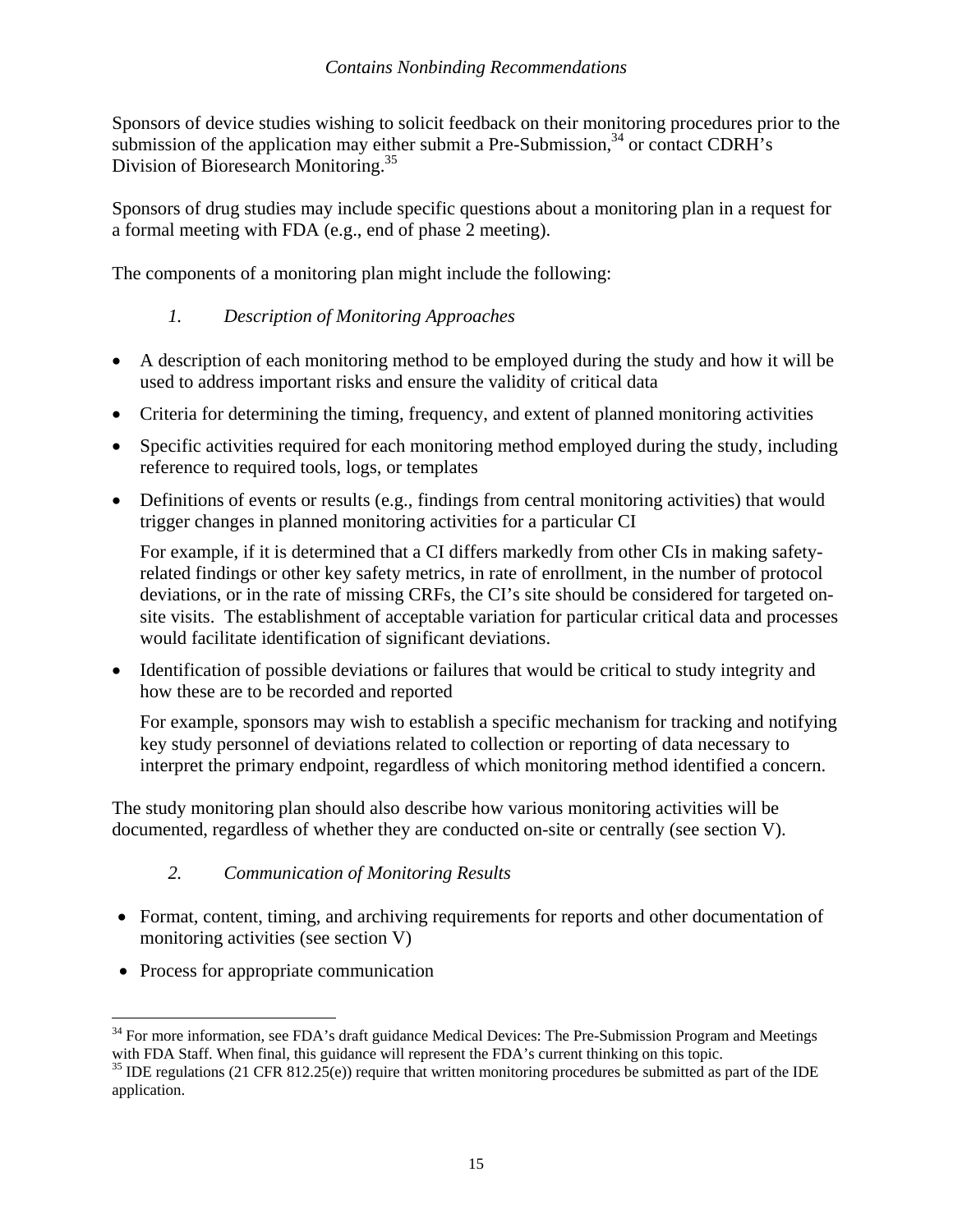- of routine monitoring results to management and other stakeholders (e.g., CRO, data management)
- of immediate reporting of significant monitoring issues to appropriate parties (e.g., sponsor management, CI and site staff, IRB, FDA), as necessary
- from study management and other stakeholders to monitors

For example, data management personnel may provide monitors with routine reports of outstanding CRFs or of common data queries at or across sites that may enable effective targeting of monitoring activities.

#### *3. Management of Noncompliance*

- Processes for addressing unresolved or significant issues (e.g., significant non-compliance with the investigational plan, suspected or confirmed data falsification) identified by monitoring, whether at a particular site or across study sites
- Processes to ensure that root cause analyses are conducted where important deviations are discovered and that appropriate corrective and preventive actions (e.g., additional training on a study or site level) are implemented to address issues identified by monitoring
- Other quality management practices applicable to the clinical investigation (e.g., reference to any other written documents describing appropriate actions regarding non-compliance)

#### *4. Ensuring Quality Monitoring*

- Description of any specific training required for personnel carrying out monitoring activities, including personnel conducting internal data monitoring, statistical monitoring, or other centralized review activities. Training should include principles of clinical investigations and human subject protection. In addition, study-specific training should include discussion of the trial design, protocol requirements, the study monitoring plan, applicable standard operating procedures, appropriate monitoring techniques, and applicable electronic systems.
- Planned audits of monitoring to ensure that sponsor and CRO staff conduct monitoring activities in accordance with the monitoring plan, applicable regulations, guidance, and sponsor policies, procedures, templates, and other study plans. Auditing is a quality assurance tool that can be used to evaluate the effectiveness of monitoring to ensure human subject protection and data integrity.<sup>36</sup>
- Many sponsors have successfully implemented on-site co-monitoring visits (i.e., monitoring visits performed by both a study monitor and the monitor's supervisor or another evaluator designated by the sponsor or CRO) to evaluate whether monitors are effectively carrying out visit activities, in compliance with the study monitoring plan. These visits may be conducted either for randomly selected monitors or may be targeted to specific monitors, based upon questions arising from review of monitoring visit documentation.

 $\overline{a}$  $36$  See ICH E6, section 5.19 and ISO 14155:2011, section 6.11 for additional information on audits.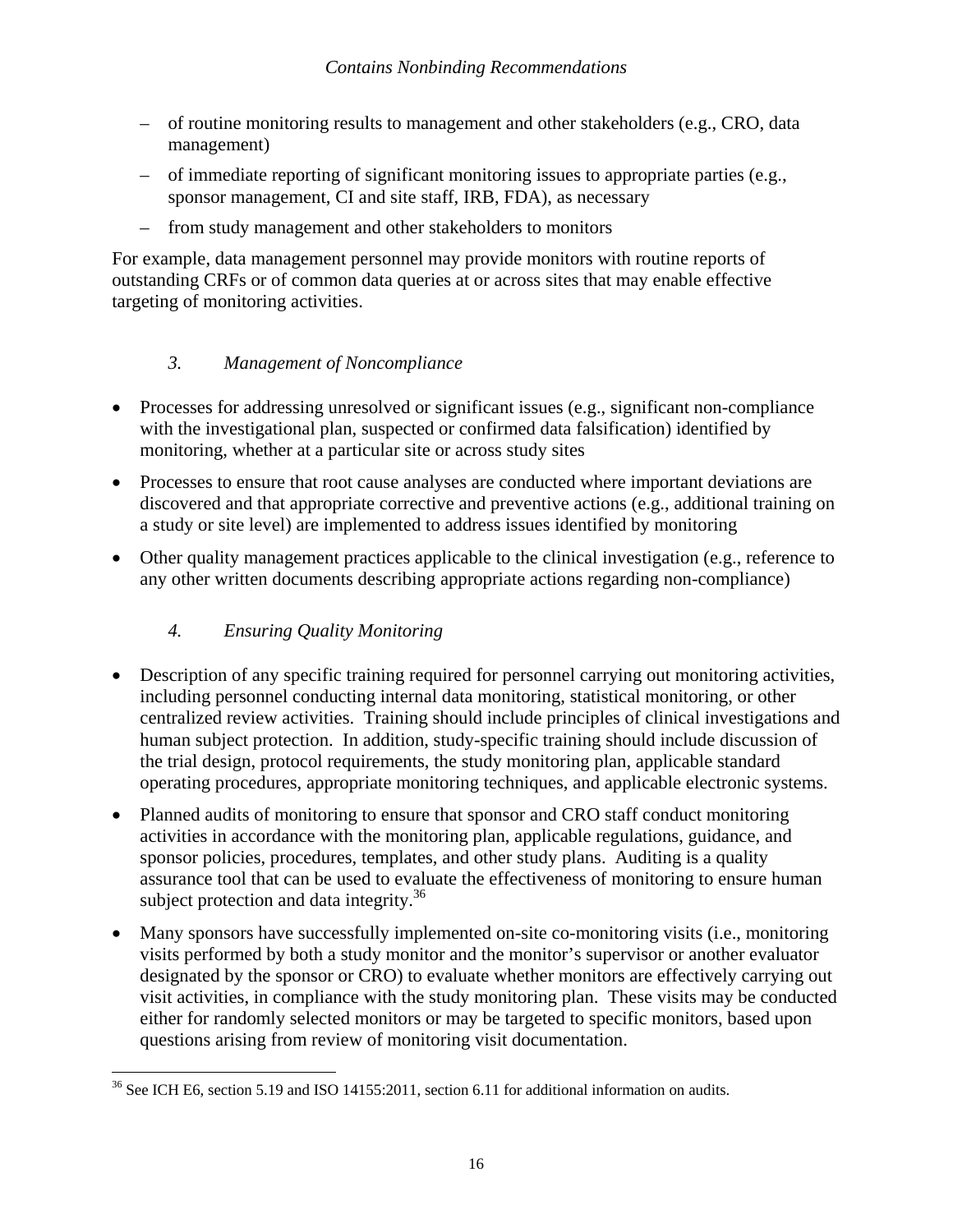#### *5. Monitoring Plan Amendments*

Sponsors should consider what events would indicate a need for review and revision of the monitoring plan and establish processes to permit timely updates where necessary. For example, a protocol amendment, change in the definition of significant protocol deviations, or identification of new risks to study integrity could result in a change to the monitoring plan.

#### **V. DOCUMENTING MONITORING ACTIVITIES**

Documentation of monitoring activities should generally include the following:

- The date of the activity and the individual(s) conducting and participating in it
- A summary of the data or activities reviewed
- A description of any noncompliance, potential noncompliance, data irregularities, or other deficiencies identified
- A description of any actions taken, to be taken, or recommended, including the person responsible for completing actions and the anticipated date of completion

Documentation of monitoring should include sufficient detail to allow verification that the monitoring plan was followed.

Monitoring documentation should be provided to appropriate management in a timely manner for review and follow-up, as indicated.

#### **VI. ADDITIONAL STRATEGIES TO ENSURE STUDY QUALITY**

Although the focus of this guidance is on monitoring the oversight and conduct of, and reporting of data from, clinical investigations, FDA considers monitoring to be just one component of a multi-factor approach to ensuring the quality of clinical investigations. Many other factors contribute to the quality of a clinical investigation. This section highlights additional areas that complement monitoring and can affect study quality.

A fundamental component of ensuring quality monitoring is a sponsor's compliance with monitoring plans and any accompanying procedures.

#### **A. Protocol and Case Report Form Design**

The most important tool for ensuring human subject protection and high-quality data is a welldesigned and articulated protocol. A poorly designed or ambiguous protocol may introduce systemic errors that can render a clinical investigation unreliable despite rigorous monitoring. Additionally, the complexity of the trial design and the type and amount of data collected may influence data quality.<sup>37</sup> The CRF, which captures the data required by the protocol, is another

 $\overline{a}$  $37$  Sponsors are encouraged to consult the appropriate review division within FDA's medical product centers with questions about quality aspects of clinical trial design.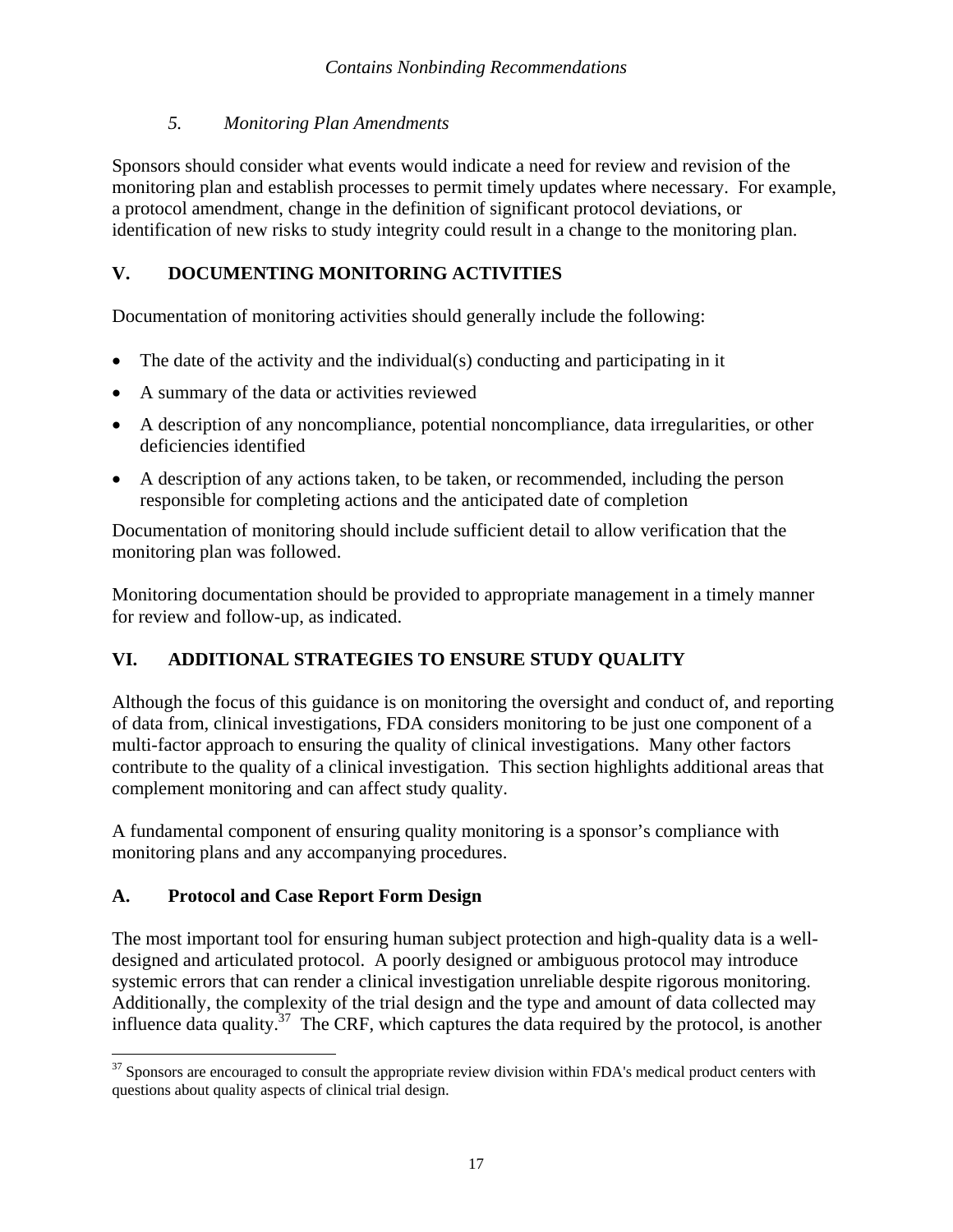critical tool for which design directly affects the quality of trial data. Care should be taken to ensure that the CRF captures data accurately (e.g., as required by the protocol) and that the CRF design and instructions facilitate consistent data collection across CI sites.

#### **B. Clinical Investigator Training and Communication**

Clinical trial monitors conducting on-site visits have historically played an important role in training the CI and site staff during a study. On-site visits also have served as a primary means of providing feedback to CIs and study personnel on study conduct. Without meaningful training prior to the conduct of a study and of appropriate instruction during the study (e.g., when changes are made to the protocol), CIs and their staff may have difficulty carrying out a trial correctly. Sponsors who plan less frequent or limited on-site monitoring should consider the following:

- Monitoring activities should include sufficient time for discussion of CI's and site staff's responsibilities, feedback, and additional training, if needed, during the conduct of the study.
- It may be necessary to implement alternative training (e.g., teleconferences, webcasts, online training modules) and communication methods (see section III.B.1) for providing and documenting ongoing, timely training and feedback, as well as to provide notification of significant changes to study conduct or other important information.

#### **C. Delegation of Monitoring Responsibilities to a CRO**

If a sponsor of an IND study delegates the responsibility for ensuring proper monitoring to a CRO, FDA regulations (21 CFR 312.52) require the written transfer of any obligations from a sponsor to a CRO and require the CRO to comply with the regulations.<sup>38</sup> Although sponsors can transfer responsibilities for monitoring to a CRO(s), they retain responsibility for oversight of the work completed by the CRO(s) that assume this responsibility. Sponsors should evaluate CRO compliance with regulatory requirements and contractual obligations in an ongoing manner. For example, sponsor oversight of monitoring performed by a CRO may include the sponsor's periodic review of monitoring reports and vendor performance or quality metrics and documented communication between the sponsor and CRO regarding monitoring progress and findings.

Sponsors and CROs should consider additional factors when a sponsor transfers responsibilities for monitoring to a CRO. Sponsors and CROs should prospectively establish a clear understanding of both parties' responsibilities and of the expectations for the conduct of the transferred obligations. Sponsors should share information with a CRO that may inform decisions a CRO may make regarding the monitoring practices for a trial (e.g., findings of a risk assessment). Sponsors should prospectively evaluate monitoring procedures and monitoring plans developed by a CRO to ensure the monitoring approach is consistent with applicable aspects of the trial. In addition, sponsors and CROs should have processes in place for timely

 $\overline{a}$  $38$  The regulations for investigational device exemptions (21 CFR part 812) do not contain a provision for delegation to a contract research organization.